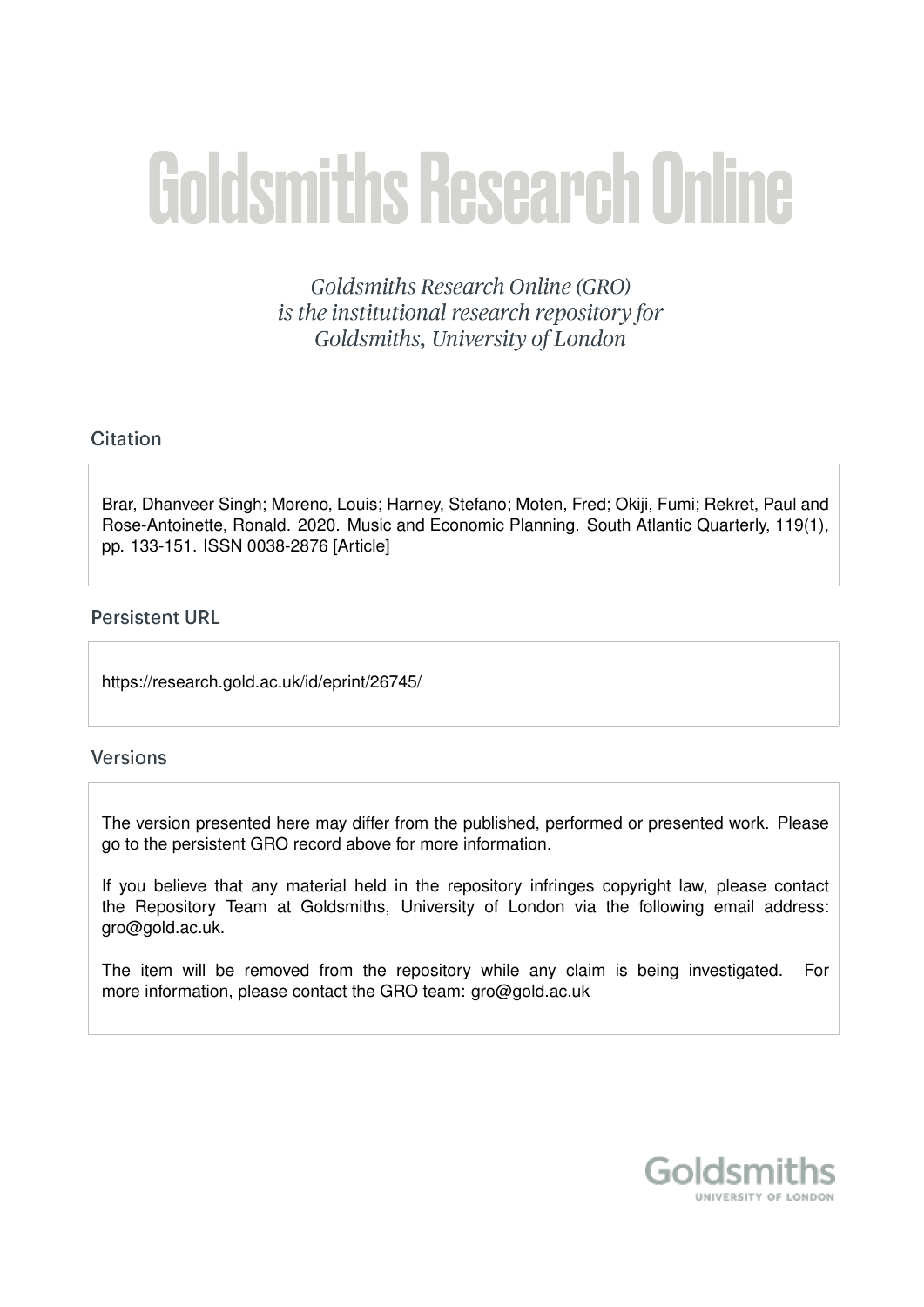# *Music and Economic Planning*

### Le Mardi Gras Listening Collective

We can immediately identify three supposed relationships between music and economic planning. First is the idea that music can be an inspiration for a plan, or more precisely, the planners. It can stimulate a plan by giving expression to thoughts that had yet to cohere into words, or in another version it can elevate the existing words of a plan to a higher plane of efficacy. This idea is part of a general posture that sees the arts as a catalyst to development, instrumental to improvement. Business schools are especially fond this idea – prescribing Russian novels to make you a better strategist. But it is widespread in self-help, that is selfdevelopment, culture, as common as playing Beethoven to your baby. Music serves thinking here. But this relationship also smuggles behaviourism into aesthetics, making plastic plans for everyone's brain. A second relationship is found in the management concept of implementation. Here the thinking goes that musicians can implement a plan because like all artists it turns out they know how to run programs. And they can run programs, because unlike bureaucrats, they have a practice, a practice they can bring to bear to make the plan work. This is also a practice that gives them, so the theory goes, extraordinary commitment to that program, because their sense of themselves is so bound up with that practice, and subsequently with that program. It is sometimes hard to say if this relationship puts artistic social practice to work, or whether social practice was applying for the position. Then there is a third and obvious way music relates to economic planning as a product. This is the creative industries: the plan to make music make money. Like all ideas in the creative industries it presupposes some audience outside this plan, though how that audience enters the economy, and the plan, is anyone's guess (Harney & Sealy Thompson 2015).

Of course all three of these relationships presuppose an idea of politics, or better still presuppose the idea of politics, that is envisioned as a field of individuals who contain interests and desires, whether converging or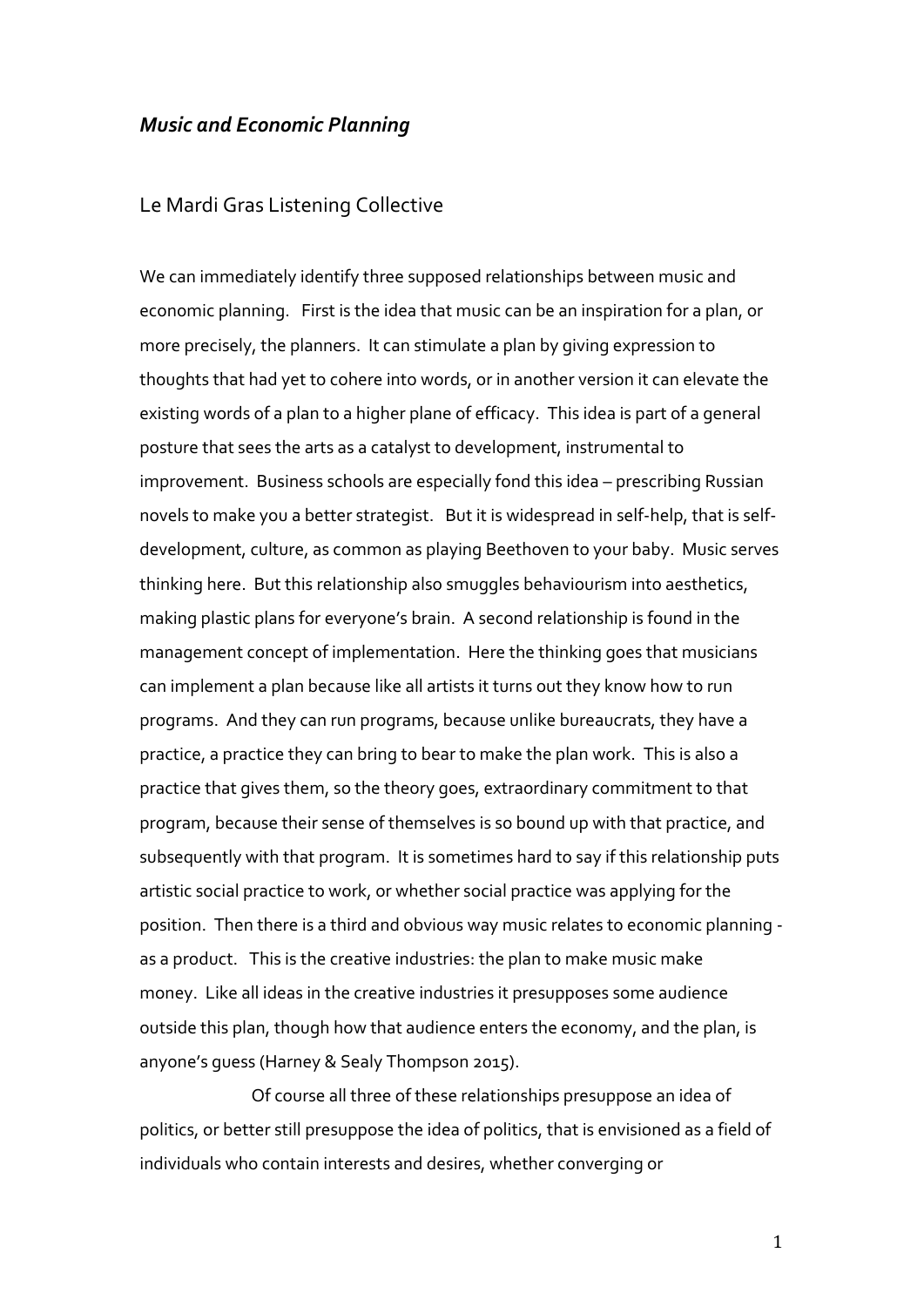diverging. Moreover this politics implies an interiority housing those interests and desires amongst those putative individuals for which music is one exemplary piece of evidence of that interiority's existence, performing its cavernous sounding. And one might be justified therefore in saying what we have called planning here should really be called policy. By policy we mean the way *The Undercommons* (Harney & Moten 2013) tried to make a distinction between a form of thinking that imposes individuation by assuming it - policy - and a form of living that deposes individuation by failing it - planning. And it may be that it is not so much that the adjective economic determines the noun, but that the noun determines the adjective. If we speak of economic policy, it should be clear we are speaking of a conception of a market in which 'truck, barter and exchange' lead to credit and debt, which is then also enacted with the sovereign. Units and measurements are agreed, and agreed to be true.

But we have also tried to think of debt outside of units and measures (or outsize units and measures)… A measure under (air) pressure drops. That's the plan. And it might feel like music. In such a case we would not be talking about music's relations to something else. We would be talking about music as something else as itself, and man, that would be something else.

…

"Love for Sale" (1958), from the Cannonball Adderley-led quintet cut, *Somethin Else*, is one of those standards (one of the few Cole Porter tunes, despite its lovely melody) that singers do not love to sing. Its opening lyrics: "Love for sale/ Advertising young love for sale/ Love that's fresh and still unspoiled/ Love that only slight soiled… Who will buy?/ Who would like to sample my supply?… Love for sale." Some learn the tune before these lyrics. In their case, title notwithstanding, the overblown romance of Hank Jones's piano intro could be read as heralding impossible love (impossible "you complete me" love) rather than the promise of that which can be procured in exchange. Jones plays heartstrings, pulling the listener in close, but keeping just enough distance to prevent an irrevocable fall into what is desired. This is no jingle. And what follows, a chirpy read of the head by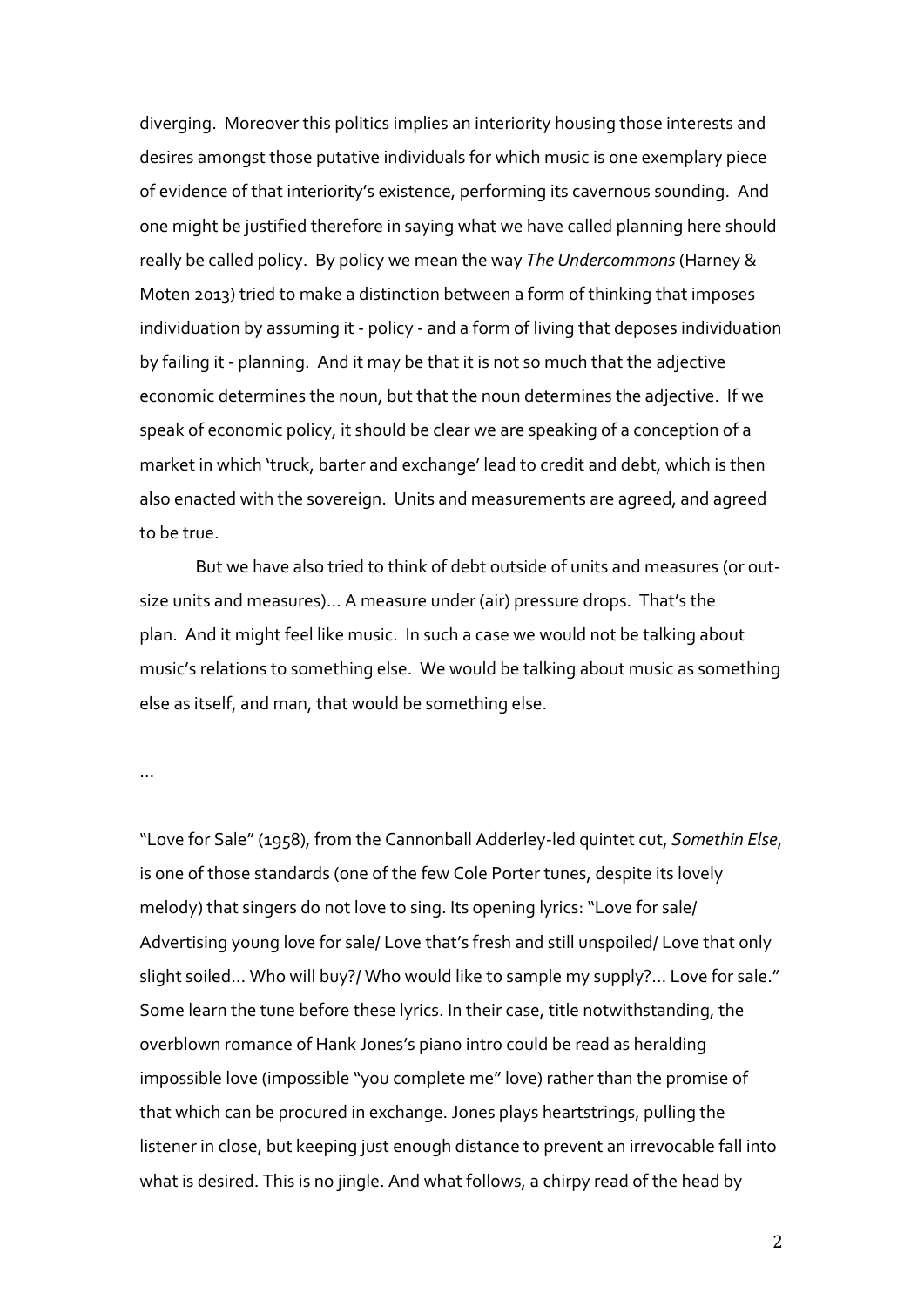Miles Davis, is undoubtedly street, but a stroll, not a curb crawl. A trip, trilby tips to Sunday promenaders. "Love for Sale," the standard, despite Porter's show-tune lyrics taking us to the figure of the sex worker, to commodity and fetish, and to where the human and ordinary seem magical, is about the tradition working on/with love. Love is not for sale. Here, deception is not the supposed equality of the market. The trick occurs in production, in the musicians' working on the tradition. It is their play between the banality of a show-tune with questionable lyrics and the sublimity of the standard (the standard being the sum of its iterations) that something else, sometimes occurs. Their play lights up a "parallel montage," a coincidence of banal and sublime, borrowing from Alenka Zupančič (2004: 144). In illuminating a concertinaed heterophony, it brings to light, fleetingly, a love object; a "something else" shaped by the gap or discrepancy (141) between the show-tune (banal) and standard (sublime). Moments of love are announced and burnt up in their enunciation (the "but" in the phrase "You can't but complete me"). These expletives are like a sacrificial angel emblazed by the one song it was created to sing.<sup>1</sup> True, while they last.

Ornette Coleman and Don Cherry sound like they are busking it. We hear this on the 1958 debut *Something Else!!!!,* and it is perhaps even more apparent a year later on *The Shape of Jazz to Come* (1959). To describe them as "busking it" is by no means to echo the denigration of the albums by certain journalists and musicians of the time. (Ornette and Cherry knew how to play changes. Listen to "Eventually," a ridiculously fast bebop original. This is not a deviation but, rather, loving protraction of Charlie Parker's preoccupations with the drive and shape of melodic line. Their break out from tonality simply demonstrating that consonance of melody and chord was not necessary to bebop). Rather it is to say that they sound out in the open. Like they are out, busking (it). We wouldn't know to request what they play. Ornette and Cherry busk, not for anyone

<u>.</u>

<sup>&</sup>lt;sup>1</sup> This is referring to Walter Benjamin's the angel of history. In particular, the component of the thought-image that refers to the Talmudic notion of sacrificial angels, in every moment created for the sole purpose of singing praises to God, before returning to nothingness. Also interesting is how this "but" of the phrase "you can't but complete me" comes close to Lacan's *ne*, what he terms an expletive, a word that "seems to introduce a certain hesitation, ambiguity, or uncertainty into the utterance." (Fink, Bruce. *The Lacanian Subject: Between Language and Jouissance*. Princeton University Press, 1997, 39).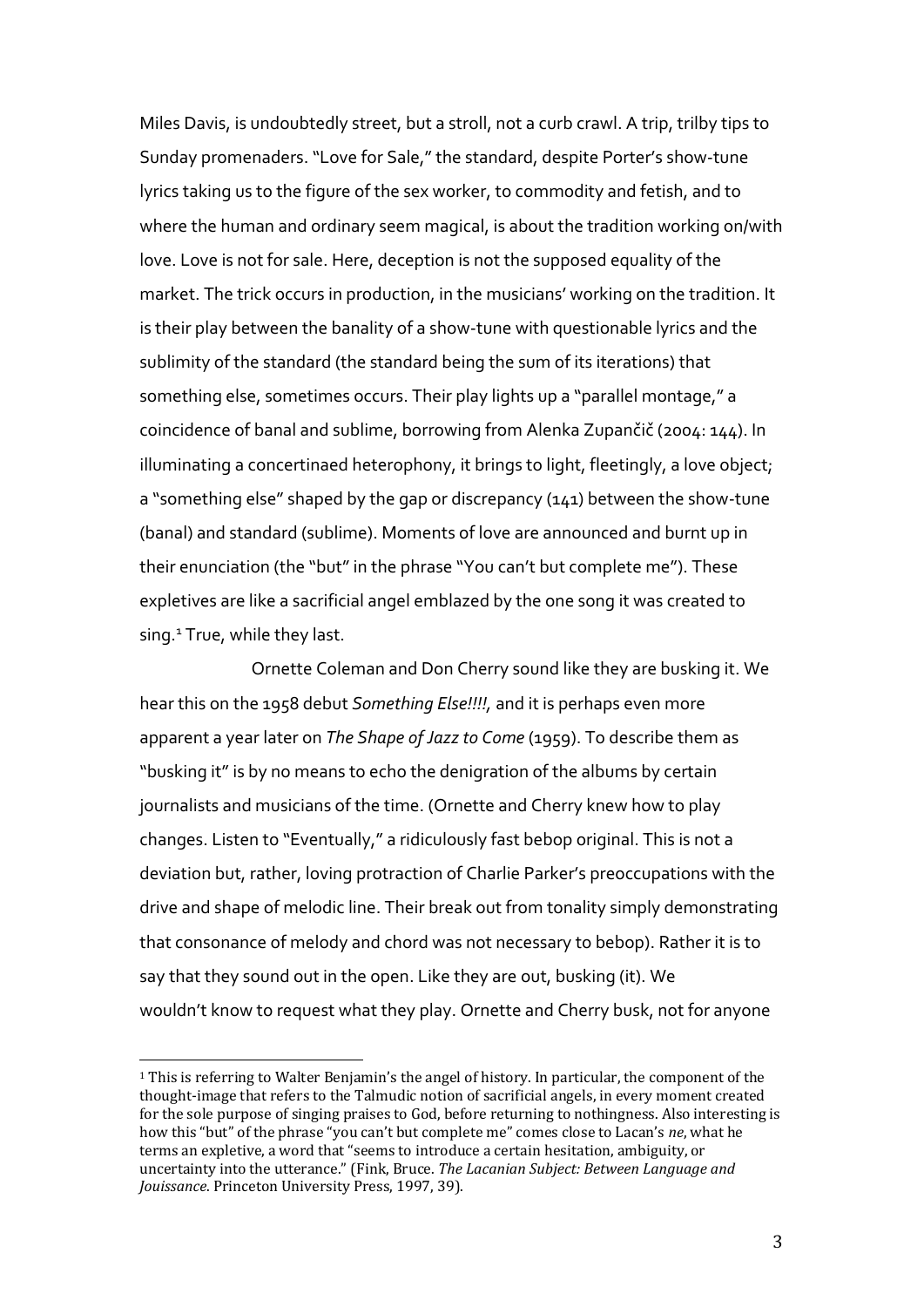in particularly, and perhaps for no-one but themselves, but they, in the refusal of a certain formal disposition (the finish or the brush of their phrases much more than any harmonic-melodic undergirding) that Davis and Adderley serve up so effortlessly, sing their hearts out. To say they sound vulnerable, exposed, doesn't get to it. They sound de-immunized, and one might wonder how they went about preparing to sound unprepared. What did they forget to maintain? Which booster did they neglect to administer? It's like they'd planned (preparing not to be ready) for an outbreak.

Buskers, street, community, itinerant musicians are incredibly versatile, free. Out on the street they can transform from wood-shedding introvert to jukebox (pay per listen) from one tune to the next, if they wish. They most often play not knowing whether they will be tipped. They play, not for pay (a tip is not a wage or payment for service, but a gratuity, given voluntary, without obligation). You can listen. They might woo you, they might drown you in love but you are not obliged to buy. In fact, they are not selling. Dropping coins and bills in a musician's case does not complete a transaction. These coins and bills are tokens, fugacious mementos, of the brief encounter. You are not obliged to stay or to stay to the end or to listen if you stay. But if you do, it is possible you catch something that sounds like love. How do we plan to get whatever the music is spreading?

…

One way to conceive of the song is as an economic unit which acts as the holding point for labour processes that go into the production of music as a mode of value extraction (at least that's the customary Culture Industry take). Running alongside the extreme rationalism of this view of the song's functionality, is something we've been considering over for the past few months (and which really began to fall into place as we sat in the dark of Le Mardi Gras bar in Pittsburgh together, listening to the juke box). This being the song's capacity to operate as a porous form for mystification and compulsion. Or to put it another way, the song messes us up, we tend to want to get messed up repeatedly, and we go looking for new ways to get messed up. So the questions we're asking prompted especially by Fumi, as well as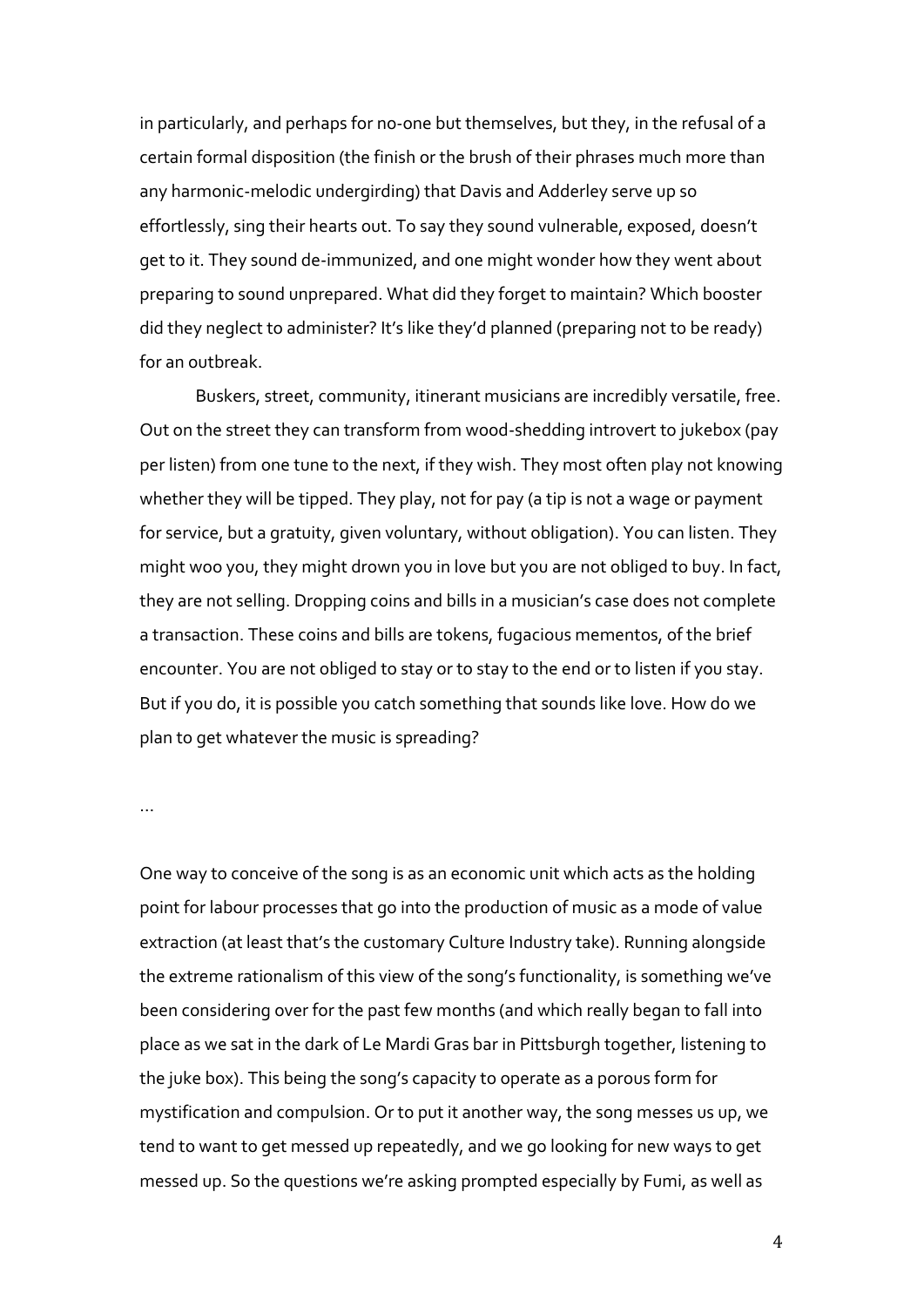by Amiri Baraka (2010), LKJ (1975), Greg Tate (1992), Kodwo Eshun (1998), David Toop (1995), and Richard Iton (2008) go along the following lines: Where does the song come from? What's being loaded into the song, which it then can't contain and leaks out? What's the relationship between this leaking or solvency and the idea that the song can function as a unit of economics? Or really, how can we pour a caustic substance over the types of flimsy analytical distinctions just mapped out and perhaps dissolve the demarcations between the social atmospheres surrounding and flowing through the song, the submarine depths of its surfaces, and the song as a production of collective labour. It's here where we can put what Stefano and Fred call planning might be in motion.

What if we tried to think about the song and economic planning through some artist we've been attuned to for a few years now (Klein, Yves Tumour, Dean Blunt), but then again maybe we are not ready for that yet. Instead, what if we deviate over to Carol Street in Camden, North London, 1977. Green Gartside and his friends are living in a squat, reading Marx, Bakunin, Gramsci, Lacan, Derrida, shellshocked from the aftermath of punk, and soaked in the dread bass materialism of reggae. They decide to form a band, calling it Scritti Politti (an oblique nod to a line from *The Prison Notebooks*). Their first single, "Skank Bloc Bologna" (1978) is a brilliant synthesis-mutation of their commitment to dread and admiration for comrades in Autonomia Operaia. To make their commitments clear, the homemade paper-stapled record sleeve features nothing more than a list of all the production costs and labour time that went into the making of the object. Jump forward to 1981, and following a period of convalescence after a break-down, Green decides to tear up the Scritti Politti project and redesign it for a new purpose. The result is "The Sweetest Girl" (1981), a heavily electronically processed, sickly, neon glowing, slow burner, deploying a sentimental mode explicitly built for chart success (which it never really achieves). Inevitably, this leads to fallouts and recriminations from their radical scene. In all the furore, two vital dimensions of "The Sweetest Girl" are lost: one, the insistent density of the bass line (Scritti were still dread); two, the following run of lines from the third verse: "The weakest link in every chain / I always want to find it / The strongest words in each belief / Find out what's behind it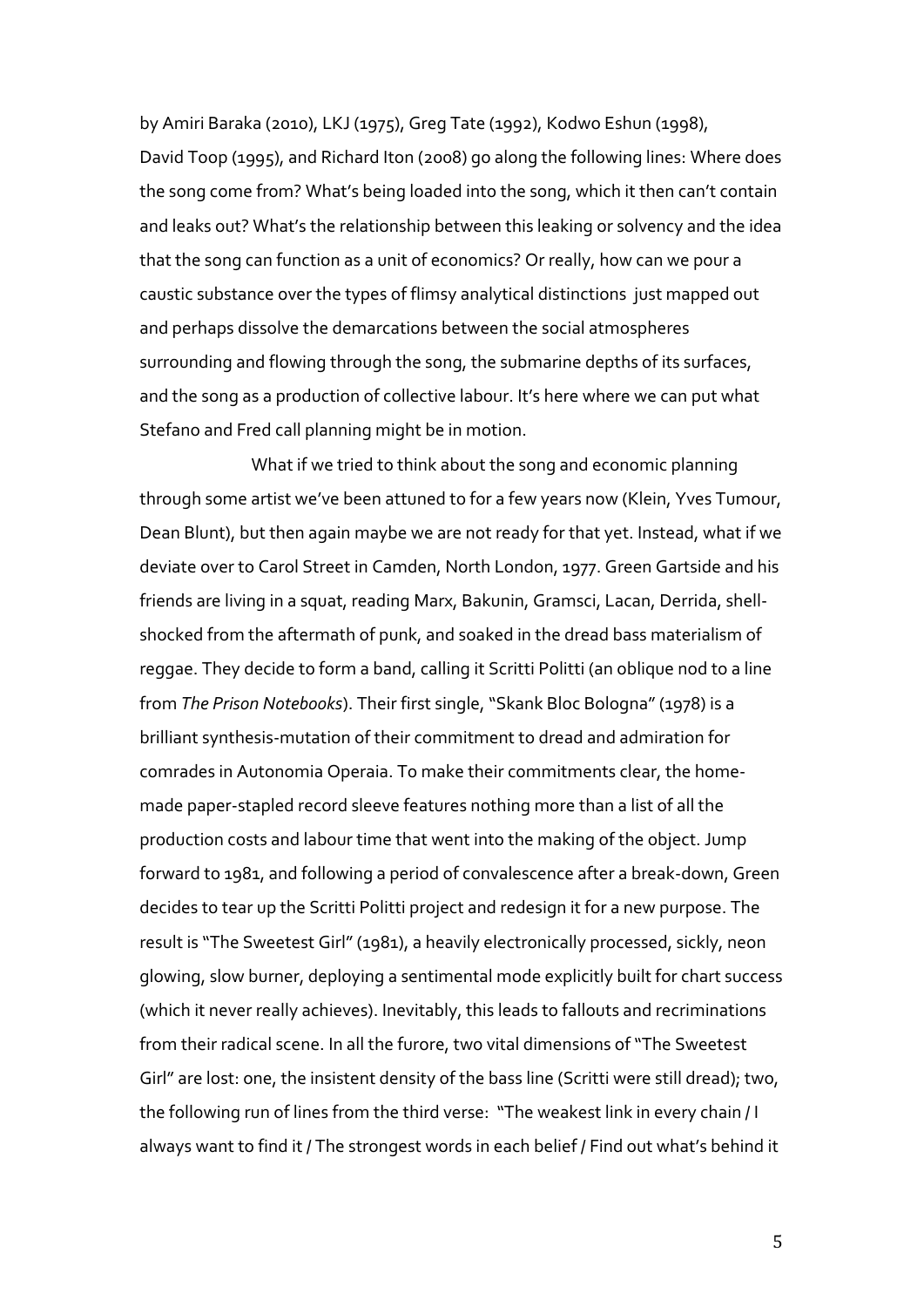/ Politics is prior to the vagaries of science / She left because she understood / The value of defiance".

…

Where music and economic planning are concerned, the first lines of Eric B & Rakim's (1987) 'Paid in Full' come immediately to mind: 'Thinkin' of a master plan / ain't nothin but sweat inside my hand / so I dig into my pocket but my money's spent / so I dig deeper still comin' up with lint'. While it's a lack of money that, put to music, calls for a plan here, later in the verse music itself will come to be a source of wealth, and in doing so, displaces the necessity of a past life of crime. Or, at least, Rakim implies that music amounts to a spiritual wealth that foreshadows the material wealth it will inevitably bring: '…cause I don't like to dream about getting paid / So I dig into the books of the rhymes I made'. Its noteworthy too that, in all this, a 9 to 5 job amounts to nothing more than a fleeting whim, put aside almost the instant it's considered.

In this triad of work/music/crime as Rakim presents it, might we not think of music and crime as somehow identical rather than disparate? This is a question prompted by Fred Moten and Stefano Harney's text 'Locke Unloaded' (Harney & Moten, n.d.), and especially in the context of what's referred to there as Locke's "colonization of the posited body, the appointment of the posited mind and the manipulation – in various modalities of brutality – of their mutually enveloping redundancy." How might music be opposed to this process? How might it imply a mode of being beyond measure and beyond sovereignty, as our prompt suggests?

As Harney and Moten note, Locke enacts a double deduction of the self and private property. Étienne Balibar (2006; 2013) calls this Locke's unstable "anthropological doublet" between "being" and "having"; the "self" and the "own", where the constitution of identity is conceived as an act of self-appropriation. In *Clipped Coins*, his book on Locke, George Caffentzis (1989) argues that Locke's ontology of money is crucial to this intersection of possession and personhood: the indefinite circulation of commodities presupposes continuity in the identity of their owners. Moreover, money's capacity to store value leaves the subject morally 'free'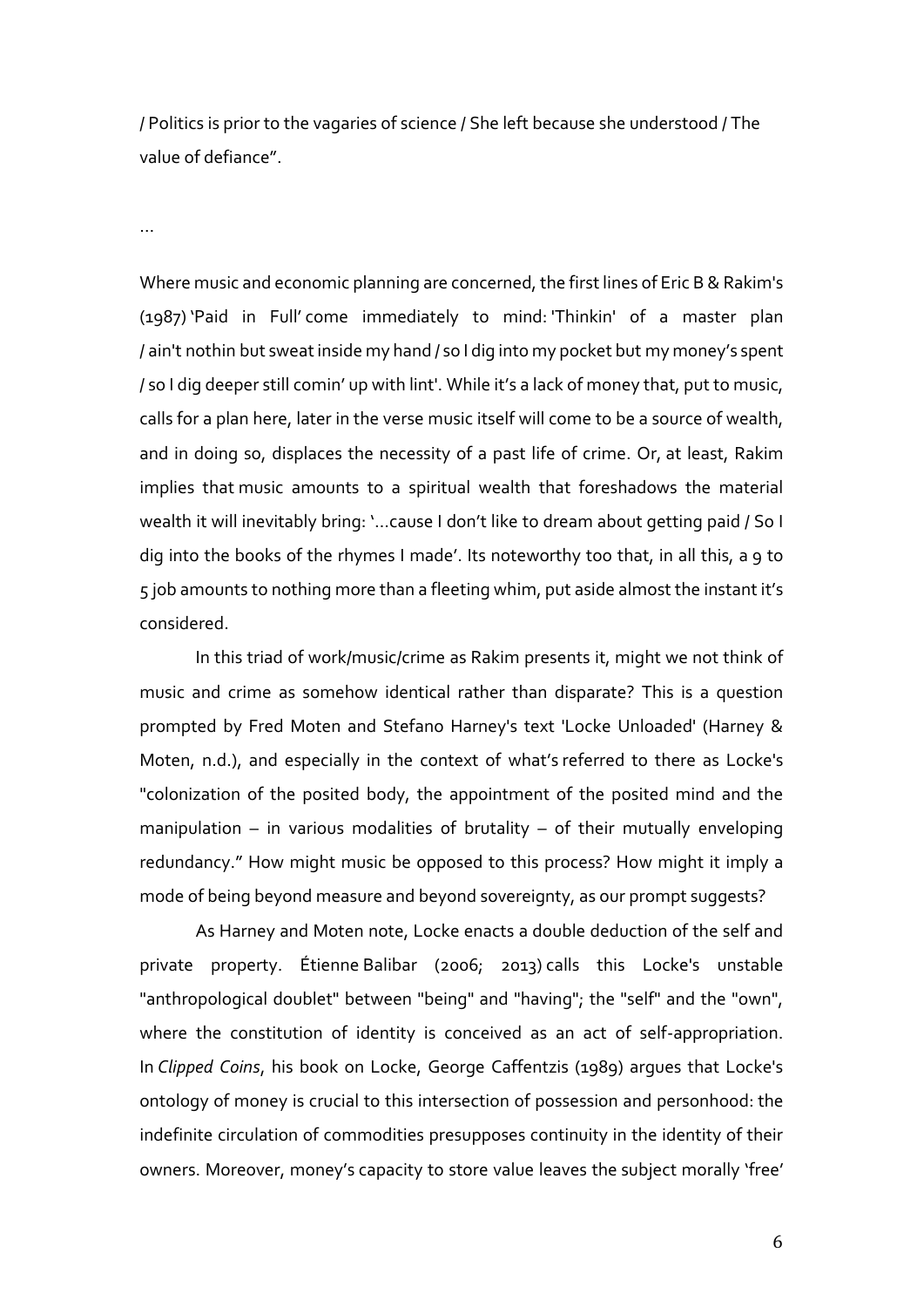to limitless appropriation of that with which he mixes his labour or, implicitly, for his labour to be sold for a wage. In turn, this forms the basis for processes of enclosure founded upon money as a mechanism of exchange, as well as a dual injunction against those not working for a wage and land not 'improved' by waged labour.

Caffentzis further relates this notion to Locke's ontology of money. It's given that money doesn't spoil that it can be endlessly accumulated. Yet in doing so, it introduces a hiatus between the act of appropriation and the act of consumption: an insecure temporal zone implying fear, uncertainty, and criminality. This is especially since for Locke, money stimulates the 'evil' of easy gratification. That is, once the money economy generates a moral law of endless accumulation, then crime amounts to a transgression of its temporal discipline and logic. Crime, in other words, entails the refusal to consent to scarcity or the deferral of pleasure demanded by a capitalist economy.

The point here is to ask if music is not first a crime, a "form of living that deposes individuation", as our prompt suggests? Can music function as a rejection of capital's demand for a deferral of pleasure, not by implying immediacy in its place, but instead the experience of a different order of time altogether?

We might approach this question by looking to a historical moment where crime, music and the processes of enclosure legitimated by Locke intersect especially acutely. In *Dark Side of the Tune* Bruce Johnson and Martin Cloonan (2008) note that outlaw ballads exploded in response to the criminalisation of customary rights in 18th century England, thus inverting the logic of the public displays of punishment of that period documented by Peter Linebaugh in *The London Hanged* (2003). This implies one way of framing a long history of the figure of the outlaw in popular song, albeit with the proviso we disentangle it from its reactionary iterations.

To view the outlaw ballad as a rejection of the imposition of the law of property further suggests that conceiving music as crime might also be a way to hear all those rejections of capitalist time-discipline in the polysemy of music's invocations to 'work it' or assertions - Rakim's included - that one 'gets money'. The latter is usually interpreted as expressive of a false consciousness identifying with capital, but one might ask if it can't instead be thought in terms of what Black Study Group (2016) refer to as the "conflict internal to the song"? Can we not think of a criminal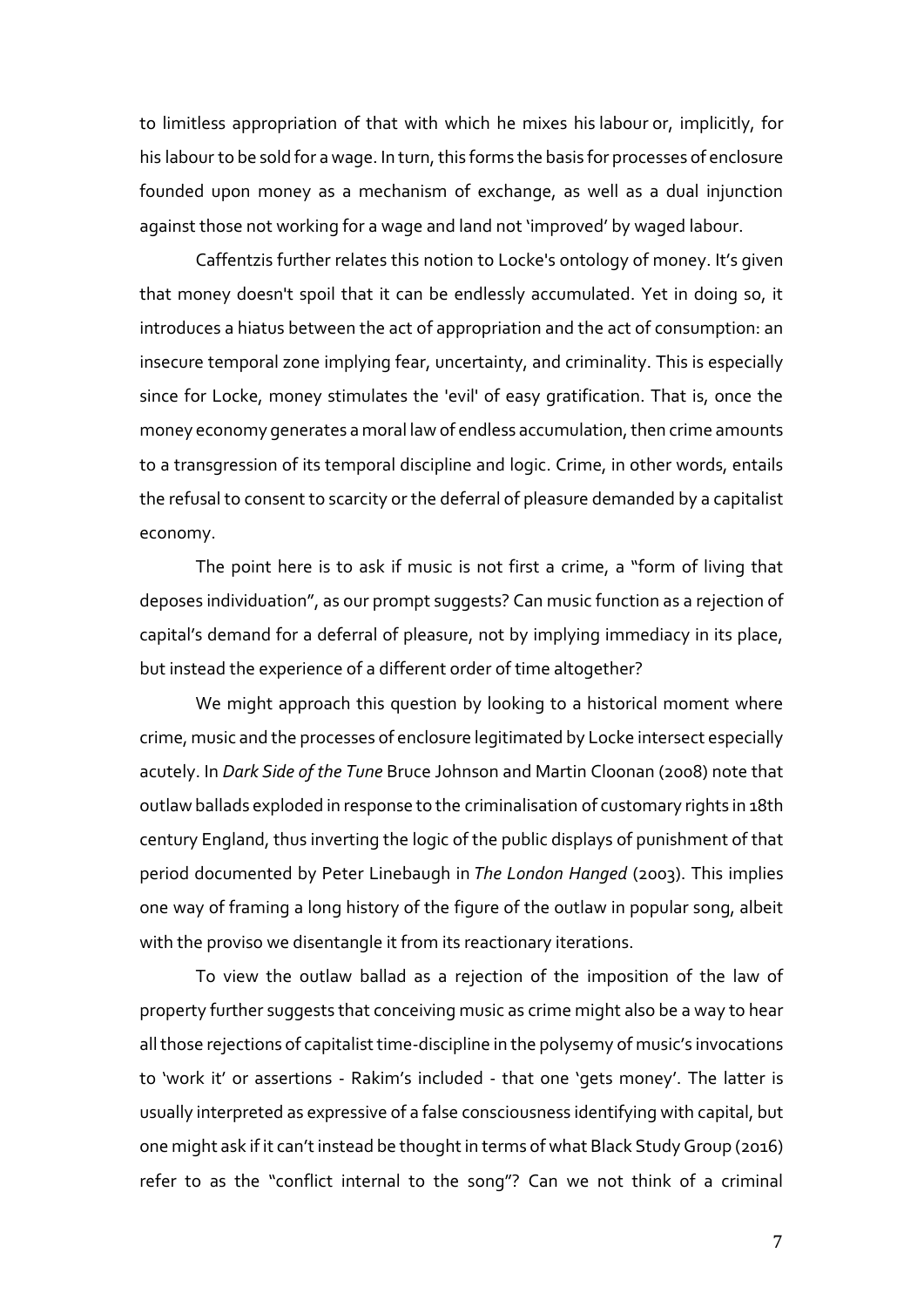detachment of 'work' from capital; a liberation of labour from compulsion where one 'works it' for the sake of it or of a detachment of wealth from toil where one 'gets', rather than exchanges labour for, money? Every slave was not just stolen but was a robbery in progress, a will that is criminal before it is criminalised, an exodus with the goods.

Such a claim might merely amount to thinking in terms of an order of time what has already been articulated in other terms above, and what Fred has elsewhere called "the capacity or propensity to transgress the law as such, to challenge its mystical authority with a kind of improvisational rupture" (Moten 2018). This is a break one hears, I think, in the surprising cadences of Rakim's flow as much as in the Dennis Edwards (1984) sample upon which it swings.

Such a claim might merely amount to thinking in terms of an order of time what has already been articulated in other terms above, and what Fred has elsewhere called "the capacity or propensity to transgress the law as such, to challenge its mystical authority with a kind of improvisational rupture" (Moten 2018). This is a break one hears, I think, in the surprising cadences of Rakim's flow as much as in the Dennis Edwards (1984) sample upon which it swings.

…

Radicals are fond of quoting Stéphane Mallarmé's *Music and Letters* (1895) aphorism that "in the end everything comes down to aesthetics and political economy." Perhaps this is because it appears to unlock the most mystic statement of Marx: that communism will be realised when the senses become emancipated, when "the *senses*…become *theoreticians* in their immediate praxis" (1995: 352). More recently, Gayatri Chakravorty Spivak refreshed this formula when suggesting what the "world needs" — overrun by the global imperatives of financial capital, neoliberal policies and logistical protocols — is "an epistemological change that will rearrange desires" (2012: 2). But while the system of graduate education is overflowing with proposals to overturn and destabilise epistemologies of all kinds,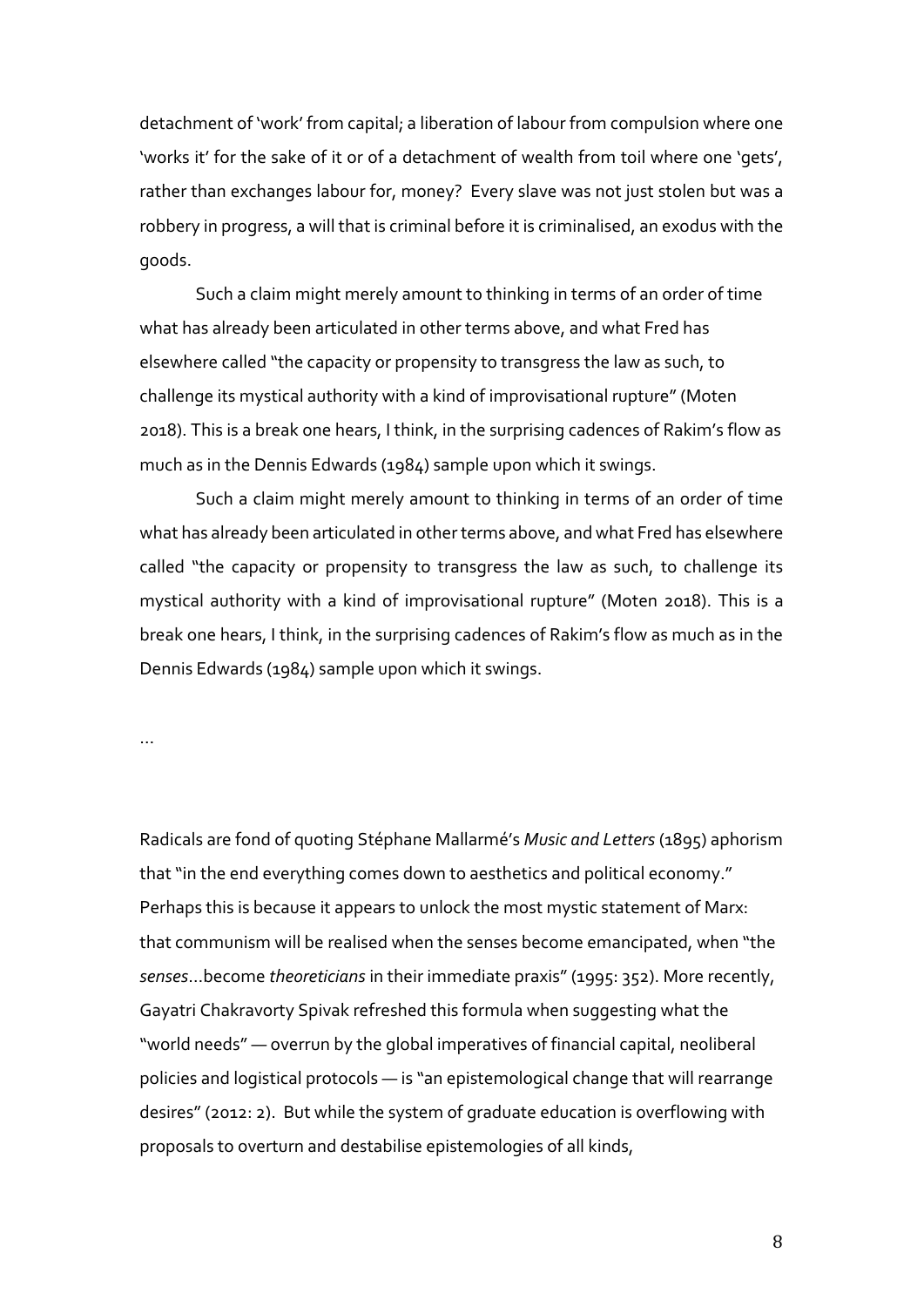the separation between epistemic derangement and social rearrangement tends to be maintained by the cost of university admission.

The formulation of 'music as economic planning' suggests, then, something more invigorating than the late Marxist reverie that somehow someway aesthetics will cognitively map a new plan of attack. Instead of seeing music as ambient background, active inspiration or strategic model, what if music is the solvent which can dissolve the objective of private property: to produce the individual? And to understand what it would take for music to liquidate the terms of order and set the pattern of sociality, it makes sense to float this question in a place where the relationship between aesthetics, politics and economics has always been measured in musical units of atmospheric pressure. But before we get to Jamaica, let us consider how, in the wider Caribbean region, the impasse between music and planning was negotiated by a poet and an economist. Once again Mallarmé provides a point of departure....

In Haiti in 1944 Aimé Césaire gave a talk which redeployed Mallarmé's poetic engineering to launch a blistering counterattack on the colonial science which made Empire possible. As a political tract "Poetry and Knowledge" (1990) is a remarkable document; indifferent to the policy frame of mind, it takes a blowtorch to any intellectual protocol which "enumerates, measures, classifies, and kills". In place of technocracy, Césaire calls for the overthrow of "all laws of thought" to release an "astonishing mobilization of all human and cosmic forces." A few decades later in St. Augustine, Trinidad this principle was reformulated by the economist Lloyd Best (2009). Speaking to an assembly of secondary school teachers in 1971, Best set out the need for a "recasting of the entire method of teaching economics and social science". As without a fundamental deconstruction of economic reason, Best said, the ability of the people of the Caribbean to plan their own future would be forever held in check. Best's sober critique of method may appear to have little in common with the psychedelic vitalism of Césaire, but what they share is an intention "to abuse the political consciousness" (Robinson 2016: 6).

This was Cedric Robinson's statement of black radical intent: to dissolve the protocols which made politics the precondition of sociality. But to understand the valence of refusal which bonds each of these moments, everything turns on how we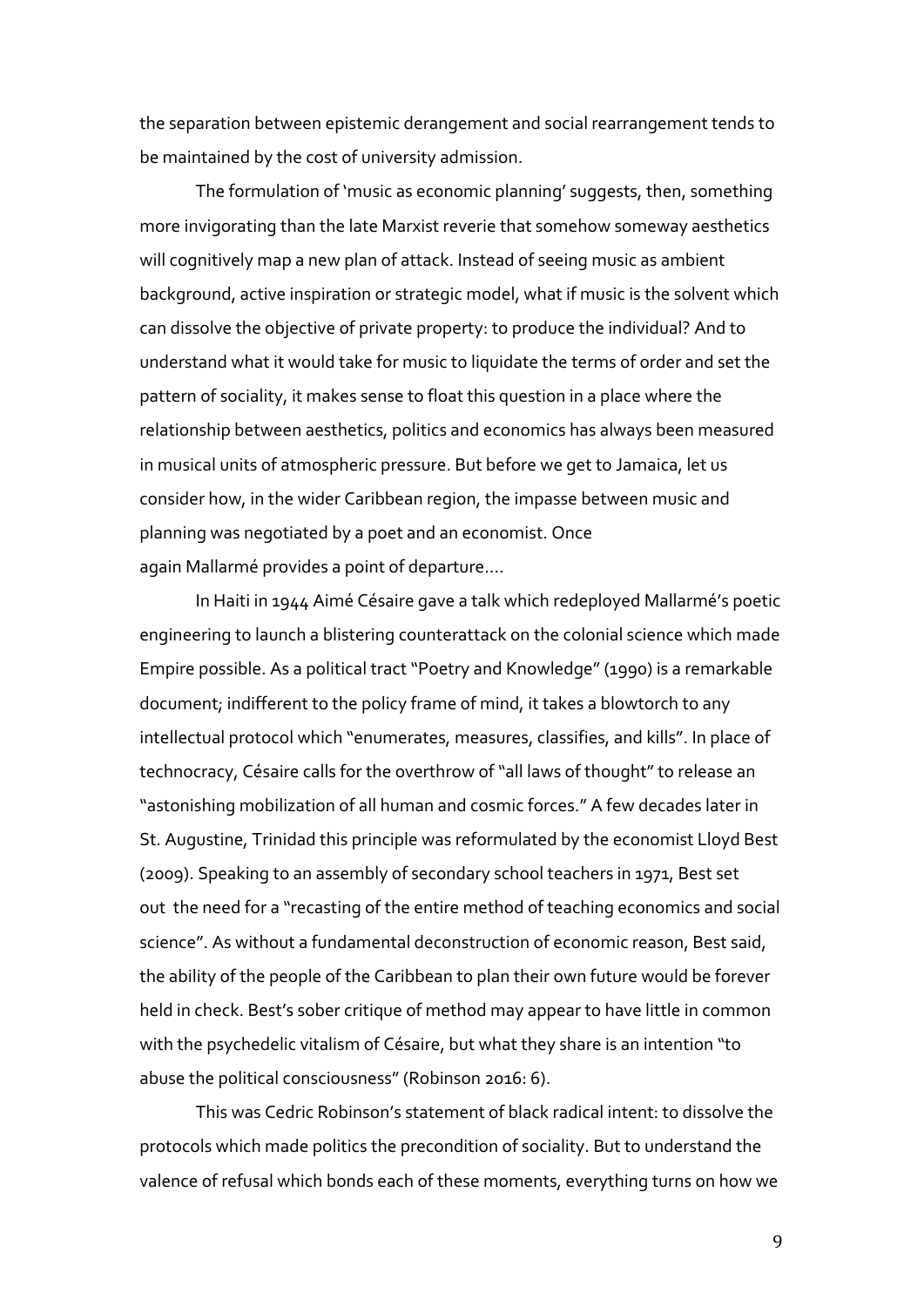interpret the method of abuse. For Césaire it was through the abuse of the French language —- short-circuited via the sensual logic of surrealism — that the internal empire of knowledge could be liquidated. For Best, it was the need to disabuse economic theory (in all its radical, classical and neoclassical forms) of its metropolitan orientation, and thus its political force. What the abuse of linguistic and economic system could unleash, then, was something more than just the release of reactive force. More than just cold blooded revenge on the one thing which had abused so many for so long, the abuse of knowledge gives us *something else*. A rearrangement of the use we constitute for each other. In short a precise derangement of the sense of use-value.

The need to radicalize 'the economy' by playing with the notion of use is something we learn from Spivak's *An Aesthetic Education in an Era of Globalisation* (2012). In a spatiotemporal regime where use-value is financially determined not only by market price (as exchange-value) but also by interest rate (the time-value of money capital), then Spivak argues "that we learn to use the European Enlightenment from below" (2012: 3). The objective being not just to learn how we got to this point, nor even to redistribute the wealth of nations, but to explore possibilities wherein the conditions of knowledge can be ab-used. Though Spivak hesitates over this formulation, given the connotations of cruelty and violence generally associated with 'abuse'. Nonetheless, there is something important in the idea of the improper use of knowledge. Spivak writes: "I used the expression ab-use because the Latin prefix 'ab' says much more than 'below', indicating both 'motion away' and 'agency, point of origin', 'supporting,' as well as 'the duties of slaves,' it nicely captures the double bind of the postcolonial and the metropolitan migrant regarding the Enlightenment" (2012: 3-4).

Where the policies of globalisation requires everybody to cultivate their intellectual faculties in order to compete on the same trajectory of improvement, Spivak calls for something alien to the logic of human capital. This kind of ab-use of Enlightenment values is what planning entails. And when applied to the realm of urban space, we are in a mode of planning which no longer separates social space out into radiant metropolis and colonial background, centre and periphery. Nor does it divide and banish social life from the urban core through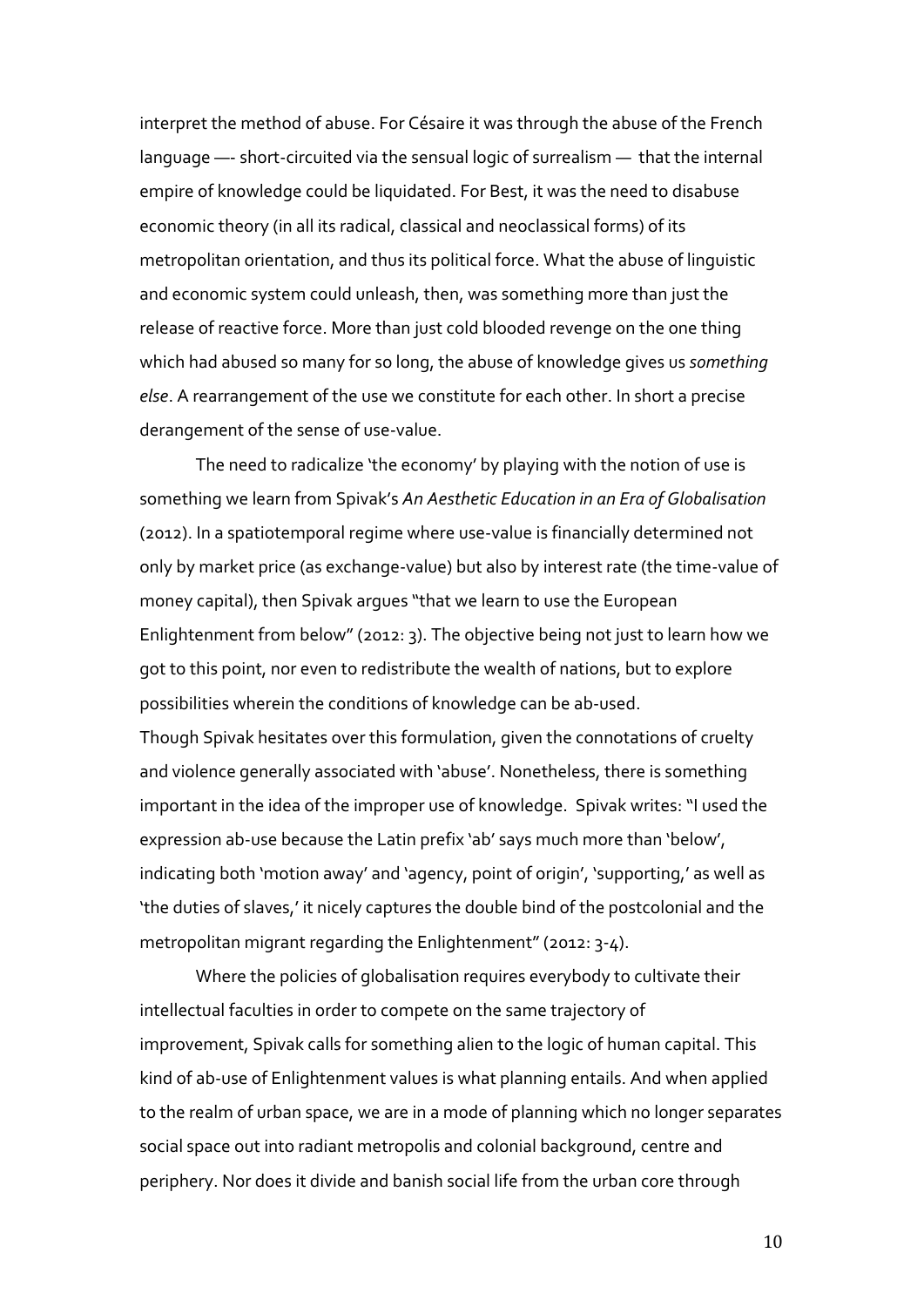gentrification. Rather, as AbdouMaliq Simone (2018) says, the background radiance of urban sociality comes to the fore and does what it always was able to do, assemble without mediation, plan without representation. The ab-use/use from below of the metropolis makes the politician and intellectual what they always were — pure superfluity.

The proper 'ab-use' of the education system begins then, by paying attention to those conditions which are not meant to be attended to, those systems which are meant to be merely inhabited and not given a second thought. Played in the modality of 'ab-use' what planning, or study, comprises is the ability to untie a set of double binds by discovering and examining for the first time those habits which reproduce the economy which is killing us. And this is not an action of selfhelp because what is being invoked is a more general syndrome, a total institution which treats the social world as a concierge service for the individual. In the last analysis, then, the economy consists not at the level of nation-state, firm or household. But "the economy consists" Gregory Bateson says (quoted by Spivak) "precisely in not re-examining or rediscovering the premises of habit every time the habit is used. We may say that these premises are partly 'unconscious', or —- if you please — a habit of not examining them is developed" (2012: p. 6)

Bateson's definition (emerging from a cybernetic study of alcoholism) is brilliantly lucid, as it provides a precise definition of what an 'aesthetic education' or 'economic planning' involves. Economic planning is, in the last analysis, not the understanding of marginal utility, estimating the rate of interest, accountancy frameworks, etc. To plan is to suddenly become sensitive to the processes of individuation which dictate society's principle of completion. And if the economy is the process of going through the motions —the sensory-motor terms of trade which treat the planet as if it was one vast human resource complex — then this suggests a different critique of political economy.

This was the point of Lloyd Best's high school assembly. To teach economics in the Caribbean it was necessary to study the system that turned the planet into an object that capital could inhabit. And to do that, to really know how to study the economy and do economic planning, then it was necessary to insert the story of the Caribbean into the core of economic theory. Hence, by making the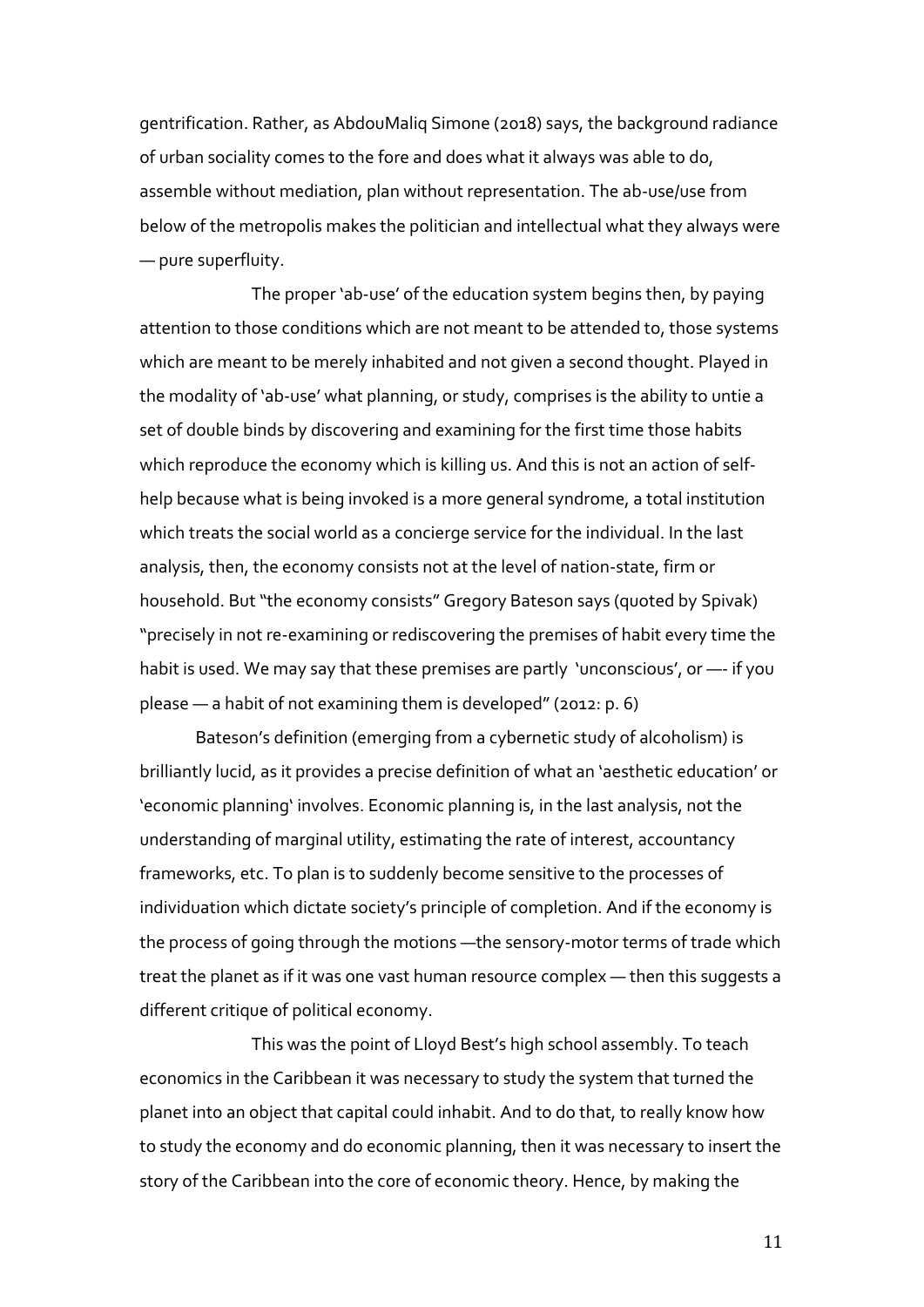plantation system the critical reactor, Best's hope along with the rest of the plantation school — of George Beckford, Kari Polanyi Levitt, CY Thomas, Norman Girvan, et al. — was that a new modality of economic planning would be set in motion; a mode that would ab-use the infrastructure of global capitalism, dissolving what Césaire called this system's accursed complexity, releasing every soul's braid of rhythms.

…

Marvin Gaye's wildcat strike at Motown (an event known to us as *What's Going On*?) put in place an alternative economic plan through his insistence that the song was already underway in the social gathering, and his commitment to the suite as an endless extension of the song (and hence the gathering). What then to make of Bobby Womack's almost immediate implementation and complication of Gaye's economic plan on a run of albums in the 1970s? What was it about Womack's adaptations which meant he was unable to stop talking and get the song started? Why, in his ecstatic inability to call his chatter to a halt and begin singing, is he always telling us about the working life of the Soul (man)?

It begins in 1971 on *Communication* with "Monologue / (They Long to Be) Close to You". Womack is in the studio, which is to say his workplace, and he is desperate to talk. What starts as a schematic outline of the working environment and an analysis of tensions with management, soon turns into a lecture on the nature of commercialism. As Fumi well knows, this is a type of lecture on the commercial functions of popular music which Adorno would have pre-emptively blocked his ears to, but Womack (and his producers) transform it into an echoing slide around the phrase. All of this occurs before finally, he launches into the song that has been ghosting the edges of his talk: the supposedly plastic immature romanticism of The Carpenters hit.

With "Fact of Life / He'll Be There When the Sun Goes Down" (1973), we encounter Womack, two years down the line, as the itinerant cultural labourer. As part of his self-conscious return to talking before the singing starts, it becomes clear that the process is not a preface to the song as the plan, it is the plan in and of itself.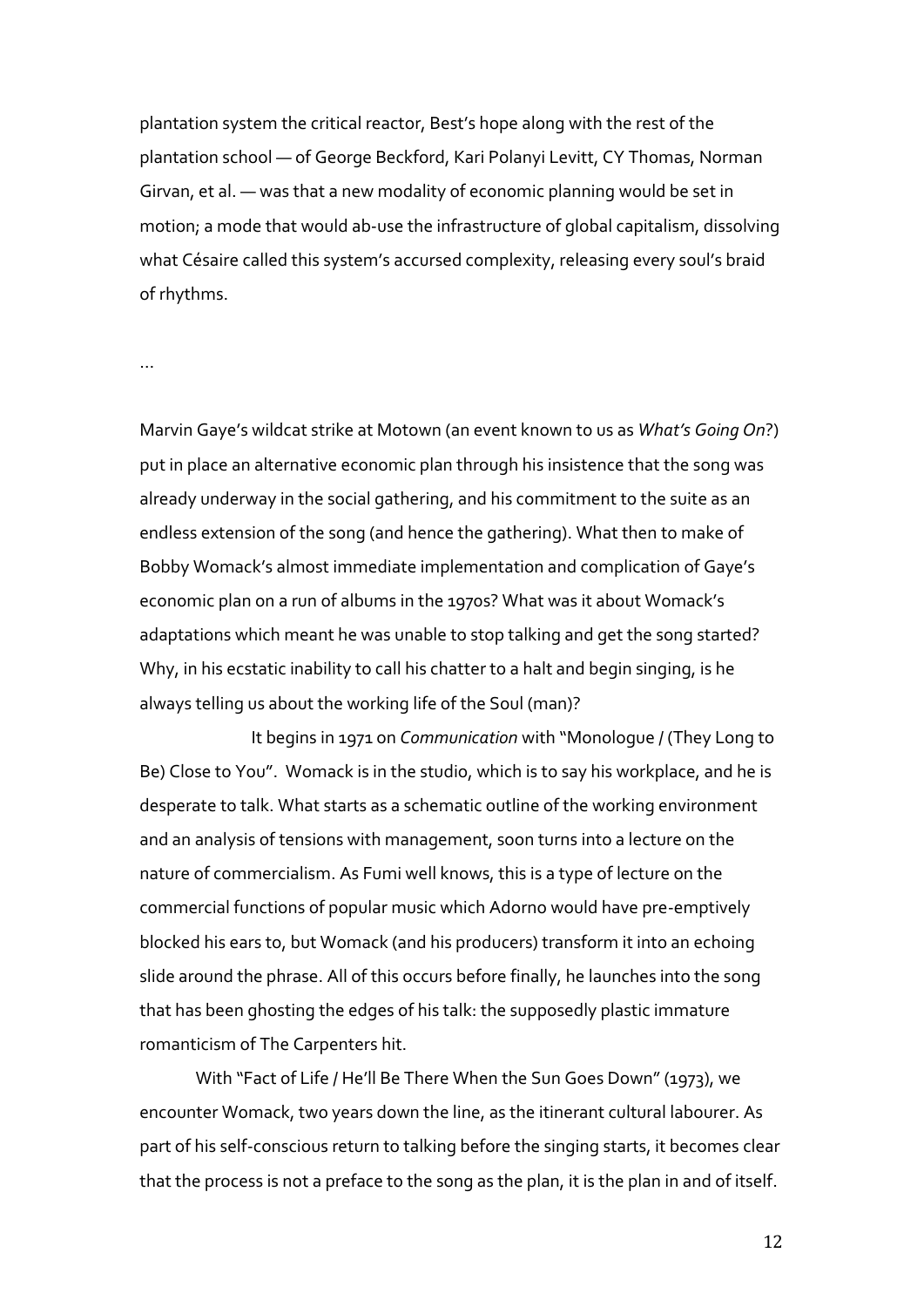Whatever we instinctively think of as the song-proper is an after-effect, an addendum, to this lecture, which is the real song. Therefore, whilst the theme of the song as after-effect might be the liminal areas between infidelity and domesticity, the real song Womack wants to talk-sing is that of the artist on the road, caught in the trap of nightly intimacy and extended loneliness.

…

Let's ask about, by inhabiting, "the uninhabitable," recognizing that such a description could have only come from outside, though being outside doesn't require that such a description, such a perspective, such a position, be deployed. Did you know that position can not only be the site at, or from which, a weapon can be deployed but that it can also be deployed as a weapon? What if we inhabit the close quarters within which the dissident thinker, having refused the possibilities and impossibilities of the normative intellectual life that has been refused to him, makes cultural plans. It's not that we won't be fighting, it's just that we will be moving in these close quarters, where they say we can't move or live, a statement of our supposed inability that assumes that particular alignment of moving and living called settling. When we get together to inhabit the unsettlingly close quarters of Le Mardi Gras, our long night lounge, we try to put a range of figures into play again: the cell, say, or the hold, each of which evoke both voluntary sequestration and the racialized imposition of confinement. The city, too, is such a figure, as AbdouMaliq Simone (2016) asserts in his elaboration of "the uninhabitable." The cell and the hold are place names indicating placelessness, where placelessness implies the absence of spatiotemporal coordination, the cosmic hobo's haunt, as Frank Wilderson rightly has it. It's not that there's no point to that haunting; it's that there's no point for it. But there is, paradoxically, a place for our placelessness—a bar, a club, a joint, an Annie Mae's cafe. Let's call it The Realistic Spot, so we can partially articulate our topographical insurgency, where we make our placeless place by folding, twisting, and grinding every fat-assed Tuesday night. Nathaniel Mackey says the uninhabitable is a place name that comments, ultimately, on the cramped capacity of the placeless. He says it's one thing to ask whether and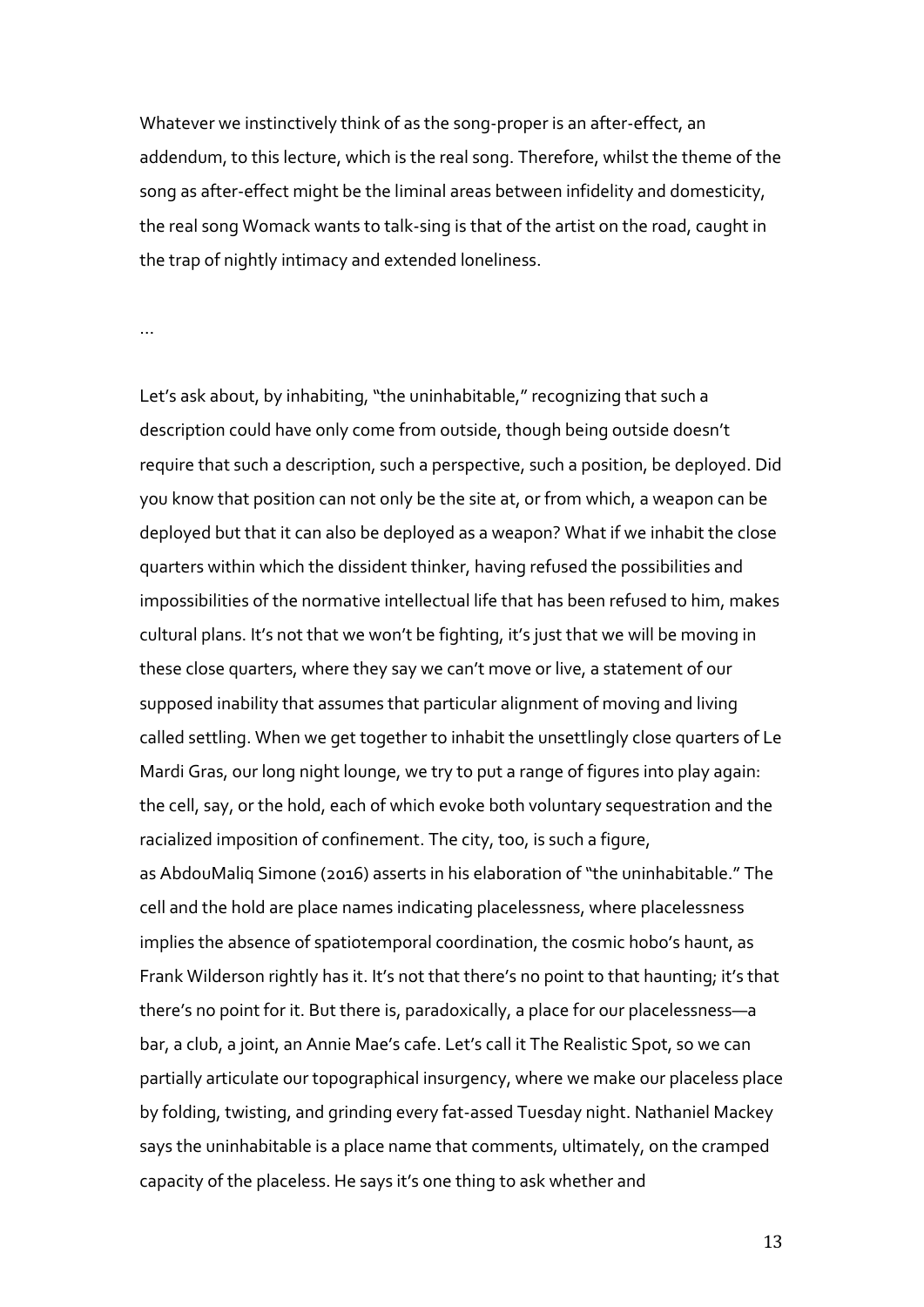how placelessness can be inhabited and another thing to declare that place-inplacelessness is uninhabitable. That's when the history of the empirical figure becomes figuration in denial of the empirical. Meanwhile, there's some erotics of contemplative life in the open-air cell. The erotics we have in mind are disruptive: a lyricism that breaks the hold, a lysis that breaks down the cell, which is manifests in the slit-like opening of an immeasurable musical moment—moment being about as good a word as one can muster to denote that which is both, and therefore neither, thing and event—that occurs about one minute and fifty seconds into the original studio recording of James Brown's "Get on the Good Foot" (1972). Another way to put it is that we're all constantly trying to understand what it is to have been touched by The Godfather. We have to live not only with, but through, what it is to have been beaten by him. This is Hortense Spillers' double, and doubly serrated, edge of touch.

So: a place for thinking is forged/inhabited in/out of the cell/hold. And the slit challenges predictability: the self is given as probability and emanation: just hold it right there, 'cause it's a mother, a heavy Egypt. The universal machine is a sex machine called the Kalakuta Republic, which is the erotic republic of the open air cell, as fleetingly and repetitively extra(geo)metrical as *tahrir*. We think of this place, or place/meant as rhythm, but it's manifest is anarhythmic touch, or touching, or some juba'd base communal bass-caress, as Ra Judy might say with Denise Da Silva. It's a mechanics, a brushing, a battering, that social preparation of the photon, the improbable, the pre-probable, which the Godfather had already beautifully, terribly introduced in his own inhabitation of the experiment, the lysis, the breakdown, the jam, when he jumps back, and wants to kiss himself, and falls.

The way songs form or carve out social space, which is place way past the point of abstraction called society, as W.E.B. Du Bois teaches us, is abandoned selfassertion. Sometimes lyrics describe it but there are also times when the music's structure builds that place by modeling it. The internal spatio-temporal constituency of the music becomes habitable when the point, which is the one, is made innumerable and the (bass) line spreads out of all compass in recursion. Maybe it's a kind of "Brigadoon" effect; perhaps a "[sur]reality effect" as Barthes all but describes it. Spike Lee, in one of his really brilliant moments, in his best film,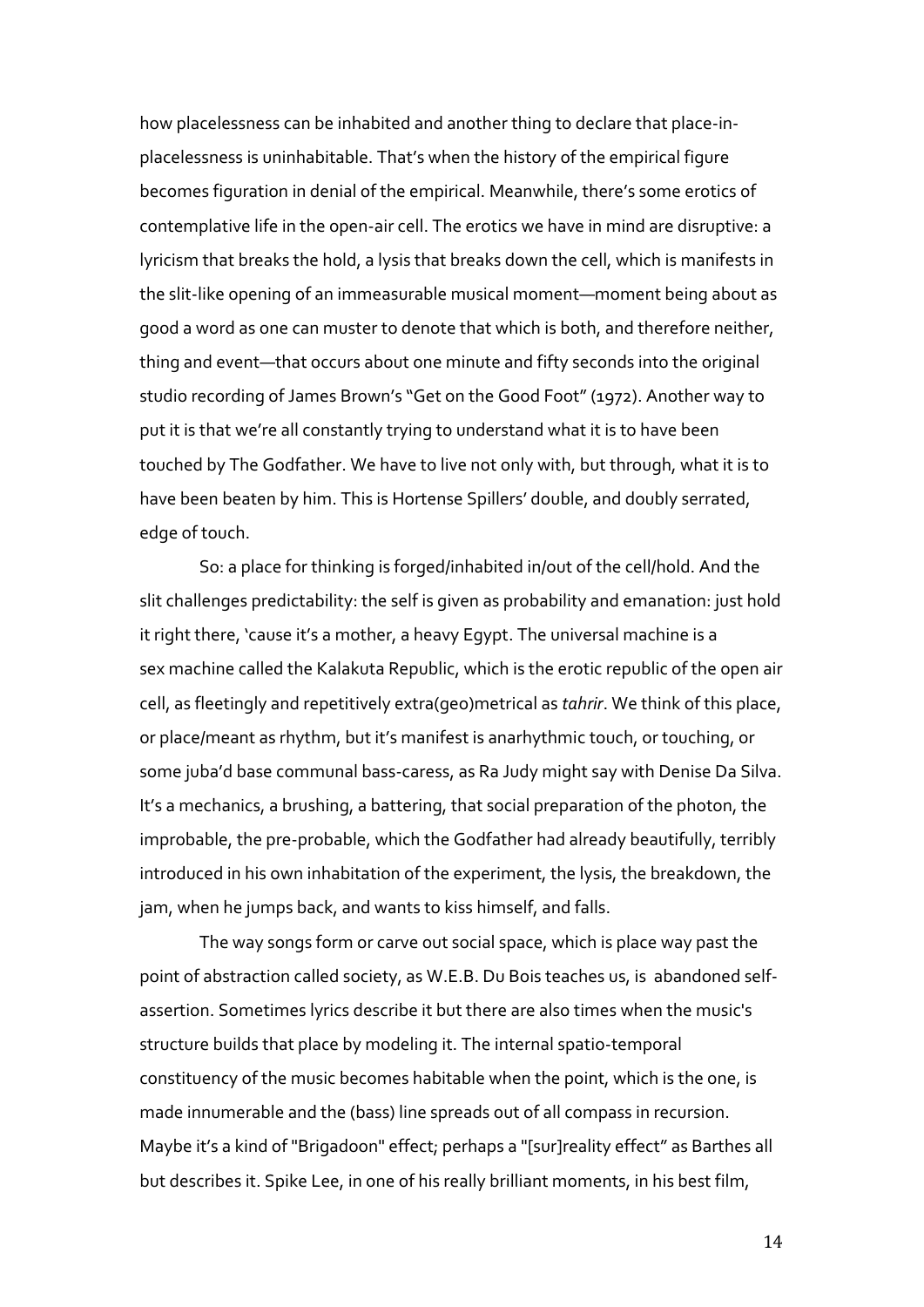*Summer of Sam*, shows this place in and as an effect of music imposing a choreography on bodies which, in that imposition, become something more and less than that: flesh. It's when John Leguizamo and Mira Sorvino walk into the club and right out onto the dance floor and, in effect, become anarchitectural, making social space, or placeless place, in the close quarters of "Got to Give It Up," sharing an intimacy in public their private life could never bear that the camera spirals an blooms with, as if to hold it up in a fugue of fugue and petal. Or like this kind of punk/hiphop band that used to play all the time in San Francisco, MCM and the Monster. They did a kind of punk version of "Little Sister" and the sound—the emphatic imperative to dance held in the beat, held as something other than or more than the usual slam aggression—threw everybody off a little bit until the lead singer, Master of Ceremony Miles, held out his hands and said "everybody form a pit!" And everybody did, to their punked-out reversion to that proto-funk that Elvis steals but can't quite steal away on, where slam's connection to the rub of social dance is re-established, off the edge of some dock, or at Dockery's, or at just about every tavern on just about every west side, as something more than the negation that it still carries. And the Miles connection is almost apropos. Because so much of what was going on in the sixties, not just in popular music, but also in visual art and performance art, was this kind of minimalist re-organization of space, or this fleshly, earthly assertion of place through space, like a black cube's or a black man's ananthropomorphic morphing of the concept's abstraction, like some kind of boombip, a-boom-bipped alliterative literalization of the figure revealing portraiture to have always been abstraction. Miles got it in the late fifties, he says, from Ahmad Jamal but that way of breaking down the distinction between foreground and background is Ellington's instru/mentality, too. Clement Greenberg talked about it in terms of a flattening of pictorial space but that's not really it. Space gets thick on the move; it has dimension, which is also to say that it has air (soul). Michael Fried talks of the violence of being thrust into the presence of a monolith but he misrecognized. We wanna talk about while moving in the place that mugs, or the supposedly mugged, from the outside, from their perspective, or position, which is always only their radical incapacity to see—or as Aretha puts it in her analytic of soul, to feel—depth, can't feel or see. Their insensibility shows up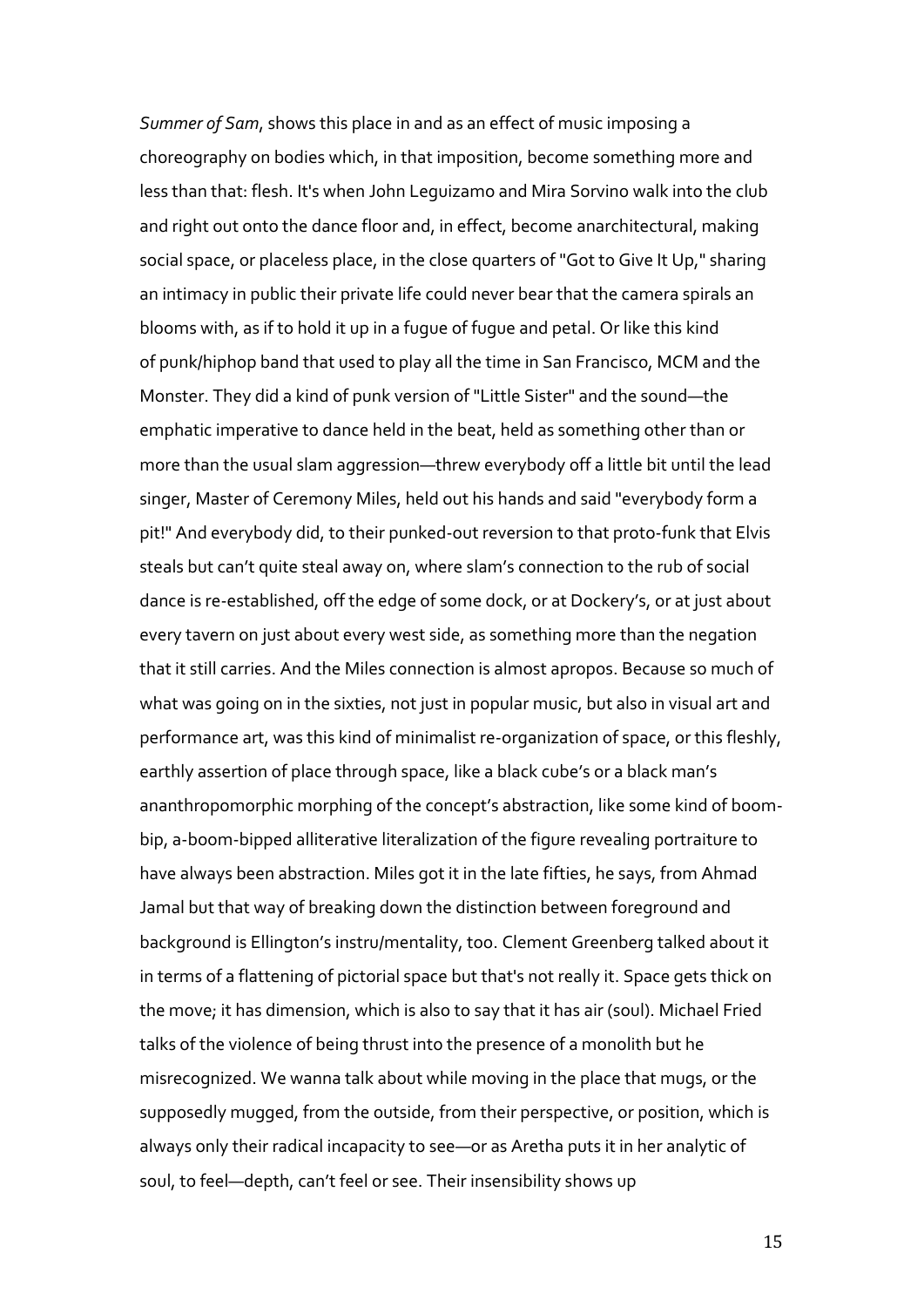as brutally genocidal incredulity—"How can anybody live there?" "How can anyone live there?"—as if life could be subdivided into lives, as if the subdivision of life into lives weren't antisocial death, as if inhabitation were a private matter made public like somebody's fucked-up corporation. The aneventual nothing in question is that to which stereo could be said to respond by disseminating. One could even speak of the fantastic sociality of the headphone if one were ever one, which headphones can't confirm.

OK: It's the day after, and what's said just above is just too much re-cycling of the already said. I've just been thinking about this for a long time, ever since I heard someone say, "But isn't someone going to talk about how country he is?" They said it almost under their breath, as if too embarrassed to really say such a thing while thinking, but doesn't somebody urbane like me have to say it? I've been wanting to write about that while also getting at another thing that becomes clear in some amazing footage of the Godfather walking around the tore-up streets of D.C., around 1969, talking about planning, restating that range of black manifesto on the order of "Funky President" (1974) or "I Plan to Stay a Believer" (1971) in its intense relation to the disorderly arrangements given in party songs like "Get On The Good Foot" and "It's Alright" (1963). This interplay is given in a kind of fullness in "Say It Loud" (1968) and "We're A Winner" (1971). All these things are in my sights, so to speak, and the title of the mix could be "The Country and the City" or the "Country in the City," because Curtis Mayfield's projects bear James Brown's territory roughness. You could also call it "the atmosphere seem so clean now, we can really get together," which the Godfather said after a live version of "Say it Loud" in Dallas in August of 68. It's the liveness and, then, at the same time, the necessary simulation of the liveness which plays out in one way in *Mingus Presents Mingus* and in other ways, all throughout R & B, as the social situation of song, which is dis/place/meant—Mayfield, Marvin, Montell Jordan, Carmen McRae, Betty Carter, Esther Phillips, Erykah Badu and on and on. It has to do with the inside outness of the scene, the maintenance of the feel of it even when it's always being left, or flown, or rocked, or quaked when the ensemble comes out of itself like a noise-brought sheaf.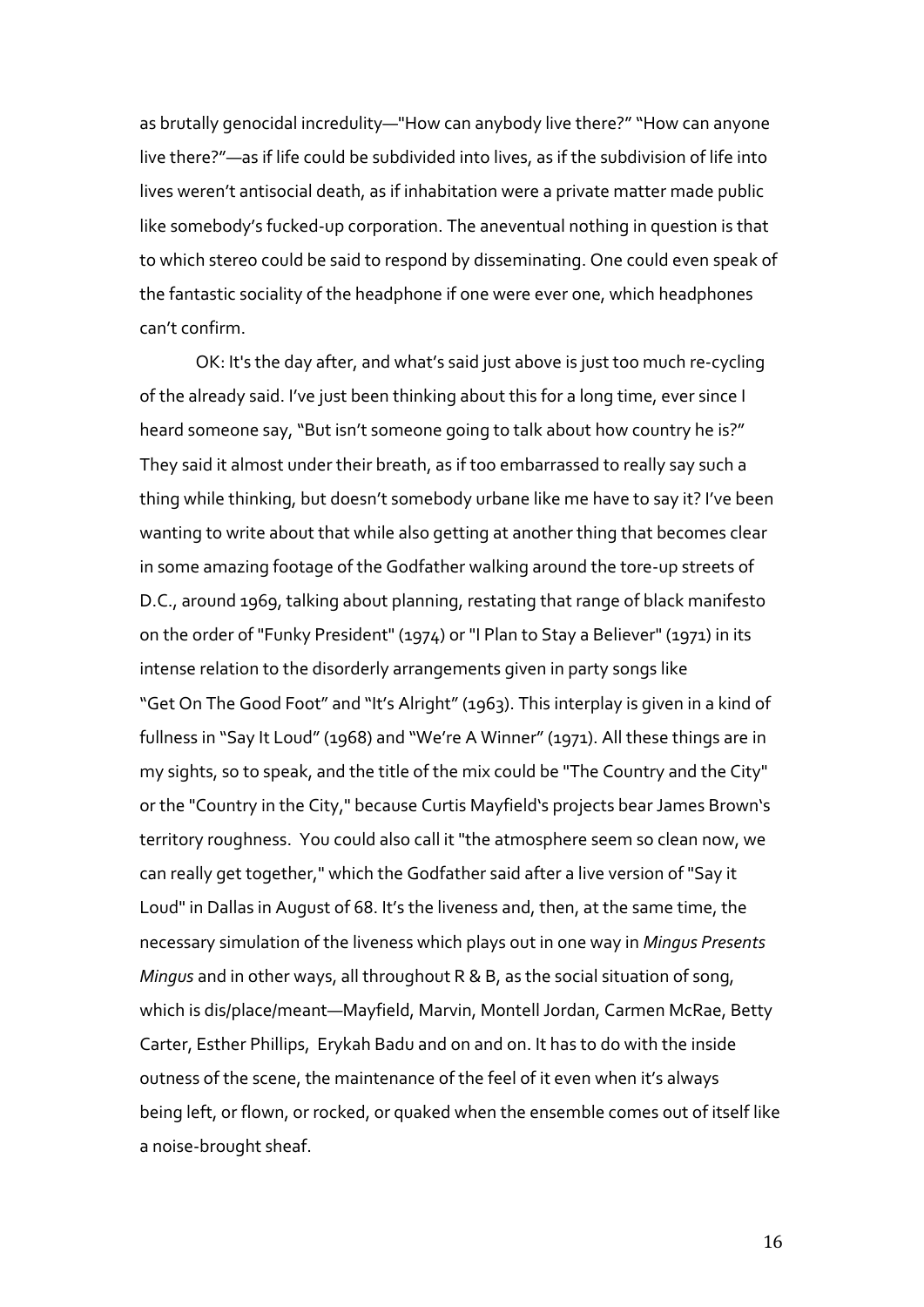What Amiri Baraka calls the place, and place/meant of black people in the new world, the new city, the new country, folds into celebration the horror that mere critique can't reckon. Ronald talks about the curviness of Martinican culture, which he describes as an embrace of constant preparation, unmournfully refusing the impossibility of being finished, against the grain of the new, post-Fanonian (and also probably ante- and anti-Fanonian) consensus that assumes the normativity of completeness. Vicious modernism is a non-local archipelago. To speak of postponement is to speak from the imaginary position or perspective of that which can't happen; What if Frederick Douglass wasn't talking about some music he could only talk about having left the circle; what if he was talking about the way people in the circle talk about their music, their inhabitation of the circle having been a constant leaving of it, where living in it and leaving it are all entangled, so that when Douglass speaks of the music from outside the circle you know it's only because he's still all up in that shit. All up in the depths of it. We're talking about spiral and wormhole, now, planning their radiance and radiation. This continual twirling and flouncing and out-of-round celebration of and in the outskirts.

Black is (a) country, the urban countryness, the radical, underpolitical in and outskirts underneath the city. Village values bear a country-ass critique of value. The Godfather's Urban Plan, which he couldn't carry out himself, as a matter of policy. The Funky President echoes the terms and conditions of his impeachment, sent to fade by the baddest, passionate intensity of our preferential option.

…

What does it mean to miss the train of thought's worldview? What is it like to not arrive at some sort of designated place, to not show up when and where you're expected to make a point? What is it like for the point to wait for you, to count on you and eventually account for your omission? When your unavailability, enacted by way of jovial, ecstatic refusal, is all there is to announce, what does it say about those who believe they will see you again, unchanged? Failing at arriving at some sort of resolution is crucial for the analysis of the self in and as recursive solvency of the self from the premise and promise of its elseness.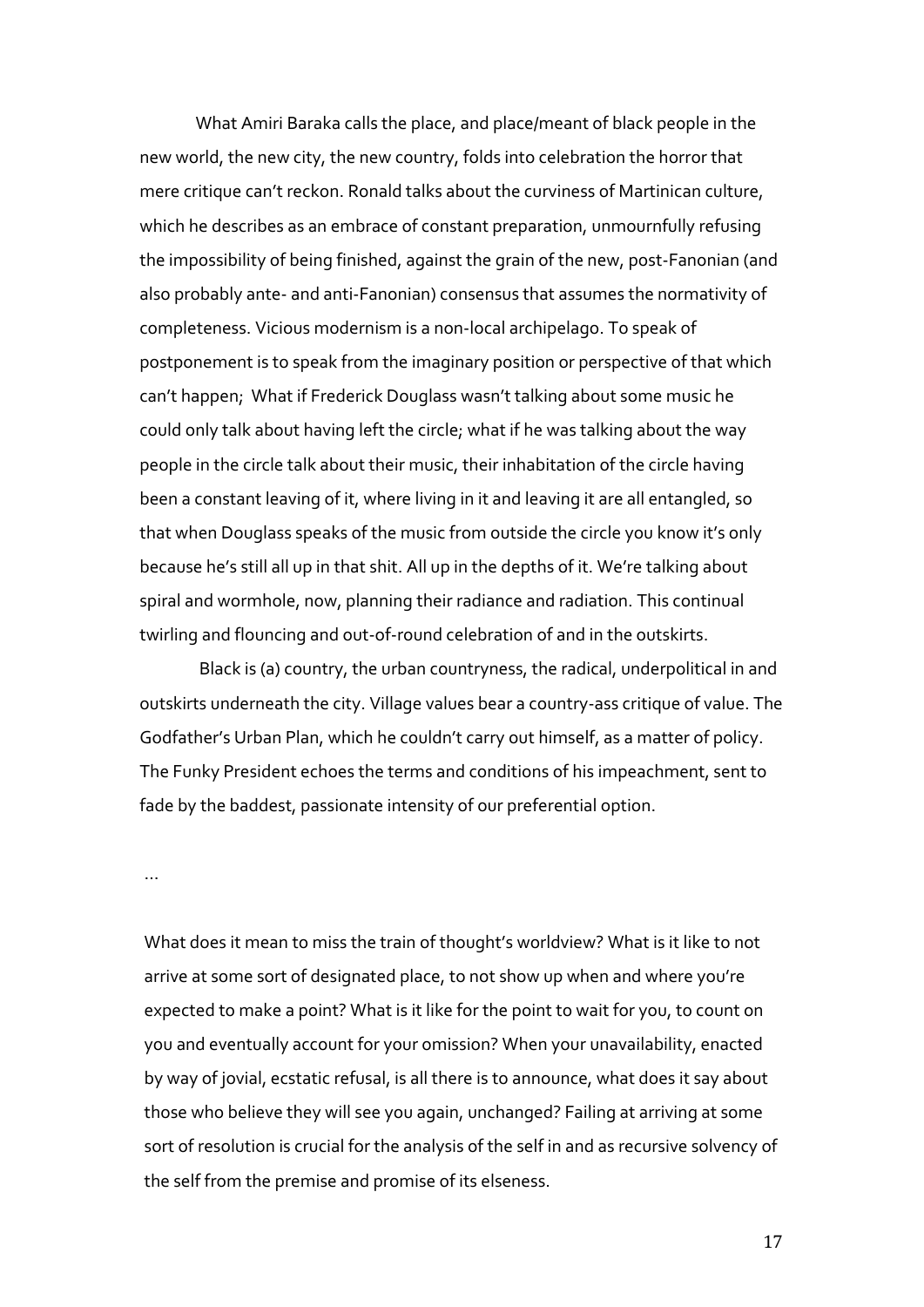To miss the train of thought's training is not only to be beside the point but to miss it, to dwell in the whateverness of the earth, already evading and anticipating the occasion of the world. This missed opportunity is a chance to curve with the indefinite. So, in a way, what you dis/miss when you stop to perceive the earth at a distance is nothing; you long for nothing in particular. For what you relinquish is you; is your ego; called into the tendential as a prepositional concern or engagement with the ontological roundness of the earth. This prefix or rather premove is the matter of (our) concern, of conviviality; a mutual responseability which is always a claim to an and, with, otherwise, to serve in the pre. All in the service given to the uncreated, to what has not arrived yet, to what's only been leaning, curving, curling. But to reinitialize a long and short story: it (something else) is not ready yet, not even getting there, we just have to let it brew under the constellation of the irresolute but doing.

Such quivering or queering (irresolute but doing) is what seduces us, leads us astray – the preparation or maceration of which is always palpable and delectable, like the cake batter my mom used to work at home. You couldn't not want to dip your finger in that noise, that rumor or inconsequential commerce, as the latter translates into konmes in Martinican creole (amphibious word for trade but also mess). The crude aeration (aka Recrudescence) of what we might invoke as the amorous, the capacity to feel densely – before it's baked. An unmanageable flow, emollient pressure that continues to express the militancy beneath the functional and disposable: a practice of whatever else moves, recycles the amalgam, a devotion to the bastardness of life, some type of "commitment to the suite" (Danvheer), or as we like to hear-say tout de suite – without delay. And this stuff can only get fluffier because of the air, the nutrient soul that inspires the amateur, the improvisateur folded in the amorous; the almateriality, the ground provision, the errant commitment that professionalism (i.e. colonialism) is campaigning against but that people like Marius 'Mayo' Cultier try to preserve and release in the beguine.<sup>2</sup>

<u>.</u>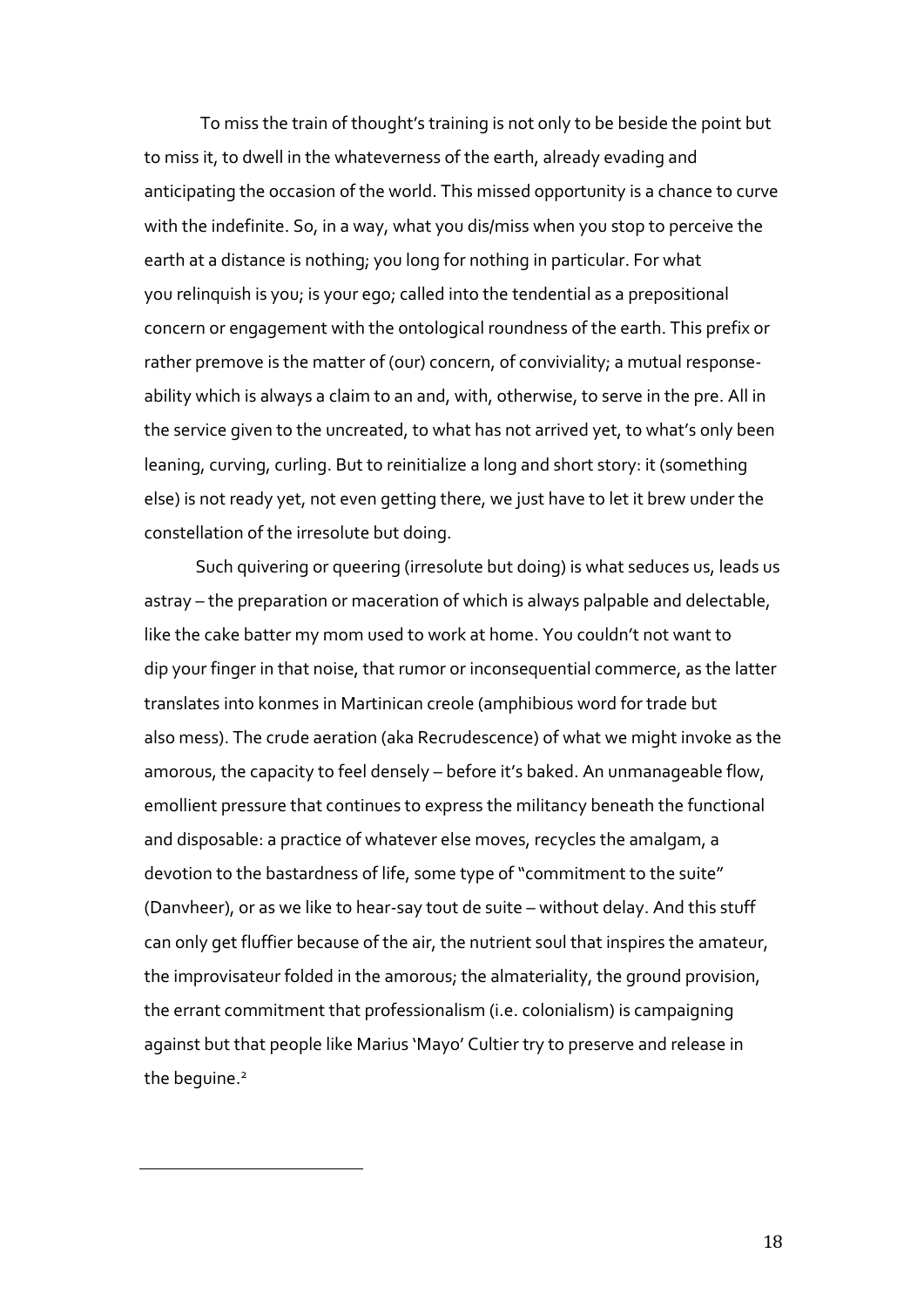It is as though in Cultier's song "Dachin' la" (The Taro) the refrain built around his onomatopoeic riff on the sound of boiling taro "gloudou gloudou" goes beyond mere mimicry in order to make felt the music-of-something-else-assomething-else and around which him and his friends socialize. In a sense, the preparation or planning of the food is indiscernible from the preparation or planning of the beguine which isn't really started somewhere because the boiling of taro is a lure not an event, a ritual practice that continues to sound as unprepared as it does throughout the song; it's the concoction of assembly, the grounding of laughter that has to be jammed again and over again. And we find it difficult to not be teased by the beguining, the weird habit of the curve—hesitant to punctuate the inseparable. For us that hesitation to locate and delineate the contours of whatever else is doing (boiling) queers the finitude that one is often expected to be. Taro is edible, is drinkable, is cantabile, is imaginable, a capacious ensemble. 'Mayo' is the plan, and it's us too, queering the beguine.

If it sounds like we don't really know how to parse the nostalgic from topology (anarchipelagic) it's because we already forgot how we came to sing this melody. We know this song to be invaluable because of how messy the rehearsal of what's not arrived yet is. Is this what Fred calls the "preprobable"? Re: Fumi's quest(ion): "and I'm wondering how they went about preparing to sound unprepared." And we want to linger with something that Dhanveer wrote, by way of Bobby Womack's pre-probable, flirtatious singing ("that the process is not a preface to the song as the plan, it is the plan in and of itself"), and ask: what if the prefatory and the planning just sound the same (as else)? What if flirt sounds juicy to/"as" itself? Re: re: how the inappropriate sounds. But there's a digression that requires our listening, and it may have happened just now:

a centrifugitive experimentation of what it means to inhabit not the interstitial, not the in-between but the concoction whose inclination to ruin each and every settlement gleans its own pre-perfection, gathers (in) its own apostasy. Such attunement to gone (gooey, anexact placeness) has the texture of an appetite that hasn't determined the function or taste-value of what it tends to. Maybe what we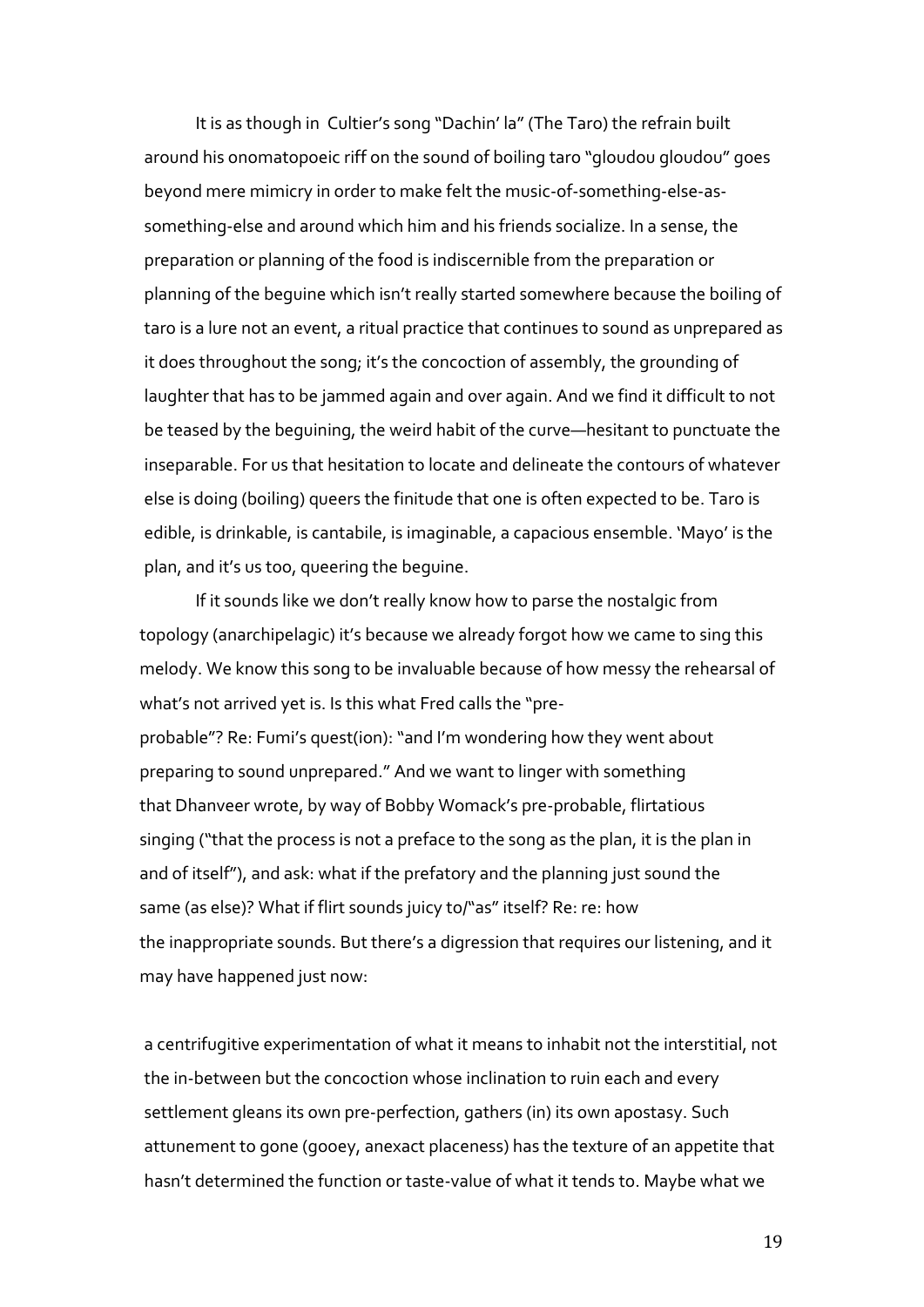are trying to say is that the beguine is all about that tease, that moment of recursivity (maybe the "prophetic vision of the past" Édouard Glissant delves into) before it's all done-and-begun; oozing away from the prepared and the apprehension of air which we know you know is a succulent word-element to talk about consistency and the boundless transmission of whatever else. Which makes me think that beguine might be some kind of chorus for be-gone, for flightpresence – sublime and subliminal presence. It's like when Marius Cultier bubbles "gloudou gloudou" and then all you keep thinking-hearing is the bouillon, the brouillon, the prefatory or preparatory; intrication cantic whose lyrics or sinusoids keep bending and breaking like water.

#### **References**

Balibar, Étienne. 2006. "My Self and My Own: One and the Same?" in B. Mauer and G. Schwab (Eds.) *Accelerating Possession: Global Futures of Property and Personhood.* New York: Columbia University Press.

Balibar, Étienne. 2013. *Identity and Difference: John Locke and the Invention of Consciousness.* London: Verso.

Baraka, Amiri. 2010. *Black Music.* Akashic Books.

Best, Lloyd. 2009. "On the Teaching of Economics." In *Essays on the Theory of Plantation Economy: A Historical and Institutional Approach to Caribbean Economic Development*, edited by Kari Levitt and Lloyd Best. Kingston, JA.: University of West Indies Press.

Black Study Group. 2016. "Notes on Music and Money." *Beholder Halfway*, March 2016 <http://www.beholderhalfway.com/2016/03/black-study-group-notes-on-music-money.html> [accessed 24/04/2019].

Caffentzis, C. George. 1989. *Caffentzis, Clipped Coins, Abused Words & Civil Government: John Locke's Philosophy of Money.* Autonomedia.

Césaire, Aimé. 1990. "Poetry and Knowledge." In *Lyric and Dramatic Poetry, 1946-82.* Charlottesville: University of Virginia Press.

Edmonds, Ben. 2002. *What's Going On? Marvin Gaye and the Last Days of the Motown Sound.*  Canongate Books.

Eshun, Kodwo. 1998. *More Brilliant than the Sun: Adventures in Sonic Fiction.* Quartet Books.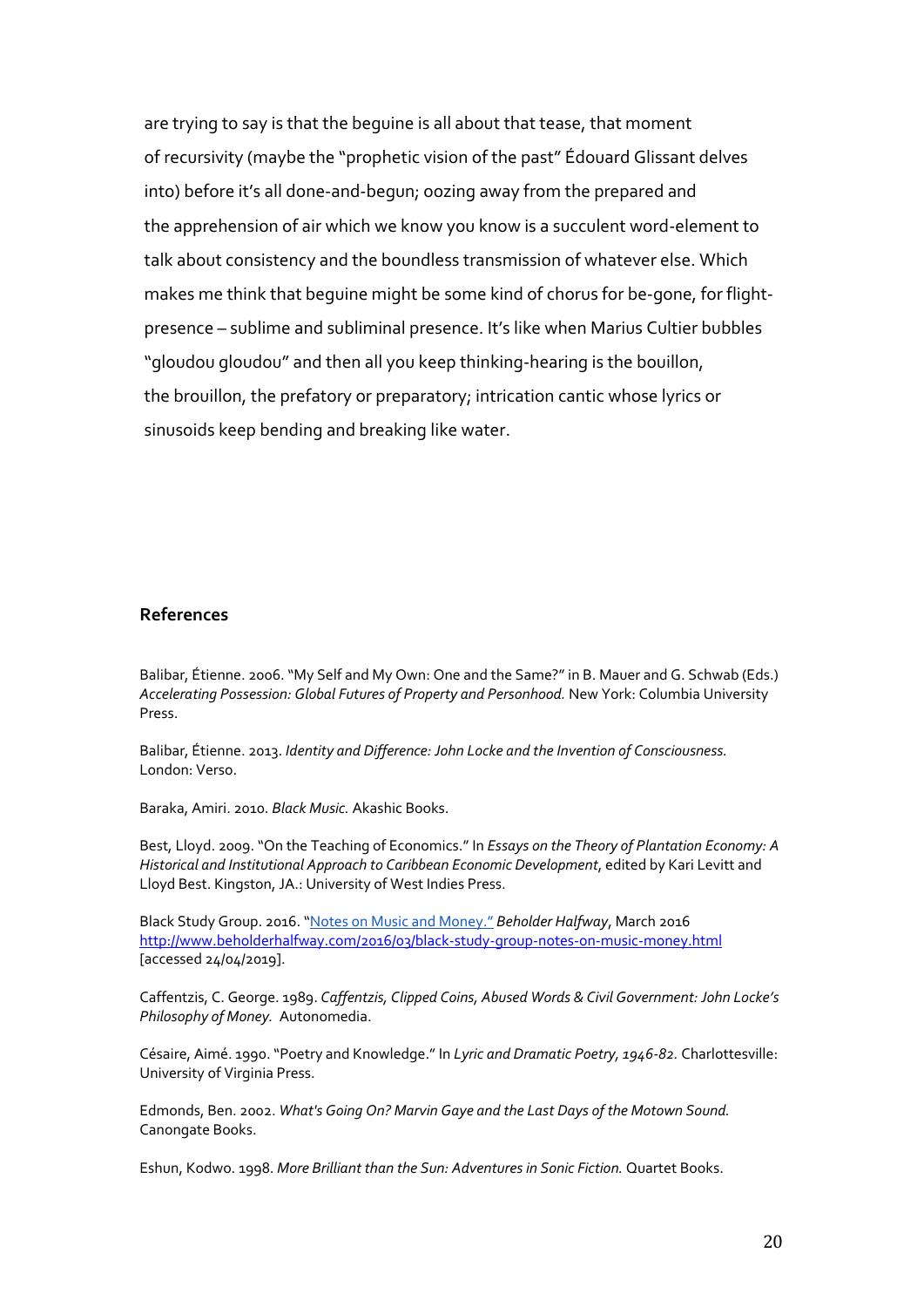Eshun, Kodwo. 2016. '"The Weakest Link in Every Chain, I Always Want to Find It": Green Gartside in conversation with Kodwo Eshun.' In Gavin Butt, Kodwo Eshun, Mark Fisher (eds) *Post-Punk: Then and Now.* Repeater Books.

Harney, Stefano. & Fred Moten. 2013. *The Undercommons: Fugitive Planning and Black Study.* Minor Compositions.

Harney, Stefano & Tonika Sealy Thompson. 2015. "The Creative Industries as Underdevelopment." *The Chronic*. March 19, 2015.

Iton, Richard. 2008. *In Search of the Black Fantastic: Politics and Popular Culture in the Post-Civil Rights Era.* Oxford University Press.

Johnson, Bruce & Martin Cloonan. 2008. *Dark Side of the Tune: Popular Music and Violence*, London: Ashgate.

Johnson, Linton Kwesi. 1975. *Dread Beat and Blood.* Bogle-L'Ouverture.

Linebaugh, Peter. 2003. *The London Hanged.* London: Verso.

Mackey, Nathaniel. 1993. *School of Udhra*. San Francisco: City Lights Books.

Mallarmé, Stéphane. 1895 "La Musique et Les Lettres" : https://fr.wikisource.org/wiki/La\_Musique\_et\_les\_Lettres.

Marx, Karl. 1995. *Early Writings*. London : Penguin UK

Moten, Fred & Stefano Harney. N.D. "Locke Unloaded."

Moten, Fred. 2018. *Stolen Life.* Durham: Duke University Press.

Robinson, Cedric J. 1980. The Terms of Order. New York : SUNY Press.

Simone, AbdouMaliq. 2016. "The Uninhabitable." *Cultural Politics* 12, no. 2

Simone, AbdouMaliq. 2018. Improvised Lives: Rhythms of Endurance in an Urban South. Cambridge UK : Polity Press.

Spivak, Gayatri Chakravorty. 2012. *An Aesthetic Education in the Era of Globalization.* Cambridge MA : Harvard University Press.

Tate, Greg. 1992. *Flyboy in the Buttermilk: Essays on Contemporary America.* New York: Simon & Schuster.

Toop, David. 1995. *Ocean of Sound: Aether Talk, Ambient Sound and Imaginary Worlds.* London: Serpent's Tail.

Wilderson III, Frank B. 2008. *Incognegro: A Memoir of Exile and Apartheid*. Boston: South End Press.

Zupančič, Alenka*.* 2004*. "*Investigations of the Lacanian Field: Some Remarks on Comedy and Love." Polygraph: An International Journal of Culture and Politics, no. 17: 131-146.